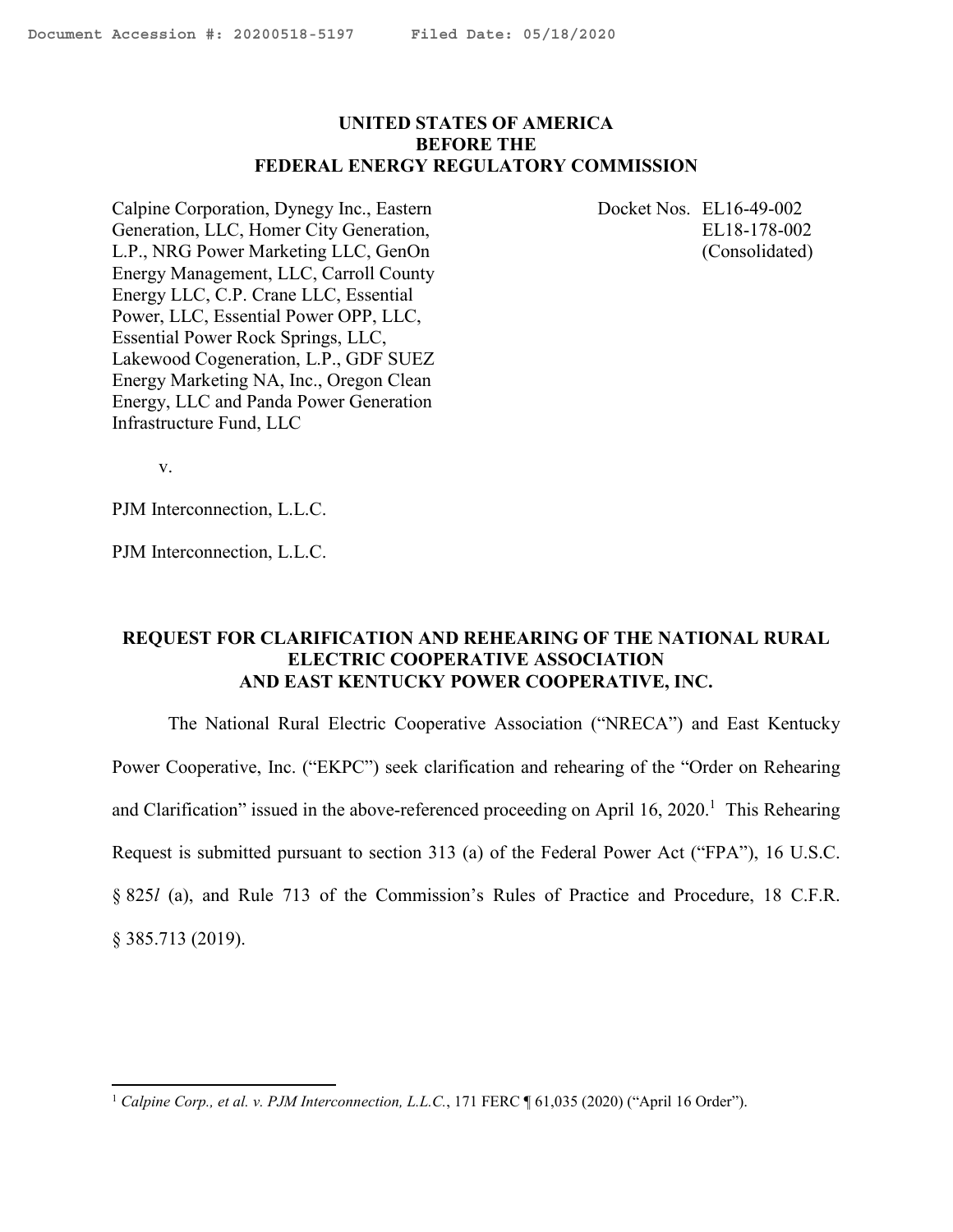# **I. RELEVANT BACKGROUND**

The history of the Minimum Offer Price Rule ("MOPR") prior to the instant proceeding with regard to self-supply is detailed in NRECA's Initial Submission.<sup>2</sup> In summary, the Commission has recognized that in PJM Interconnection, L.L.C.'s ("PJM") capacity construct, self-supply entities acting under long-standing business models and within certain thresholds do not have an incentive to artificially suppress clearing prices and, perhaps more importantly, should be protected against the risks attendant with application of the MOPR. Therefore, the Commission has stated its intent that the MOPR not unreasonably impede such efforts of self-supply entities, and approved provisions to exempt them from the MOPR. NRECA and EKPC provided an abbreviated recount of relevant proceedings and precedent on this issue in their January 21, 2020 Request for Rehearing and Clarification.<sup>3</sup>

The purported scope of this proceeding is to address concerns that "the integrity and effectiveness of the capacity market administered by [PJM] have become untenably threatened by out-of-market payments provided or required by certain states for the purpose of supporting the entry or continued operation of preferred generation resources that may not otherwise be able to succeed in a competitive wholesale capacity market."<sup>4</sup> In the June 2018 Order, the Commission determined that the PJM Tariff is unjust and unreasonable because the MOPR allows resources receiving such state out-of-market support to affect capacity prices in PJM.<sup>5</sup>

<sup>&</sup>lt;sup>2</sup> Initial Submission of the National Rural Electric Cooperative Association, Docket Nos. EL16-49-000, ER18-1314-000, ER18-1341-001, EL18-178-000, at 5-11 (filed Oct. 2, 2018) ("NRECA Initial Submission").

<sup>3</sup> *See* Request for Clarification and Rehearing of the National Rural Electric Cooperative Association and East Kentucky Power Cooperative, Inc., Docket Nos. EL16-49-000 and EL18-178-000 (filed Jan. 21, 2020) ("NRECA/EKPC Clarification and Rehearing Request").

<sup>4</sup> *PJM Interconnection, L.L.C.*, 163 FERC ¶ 61,236 (2018) ("June 2018 Order").

<sup>5</sup> *Id.* at P 156.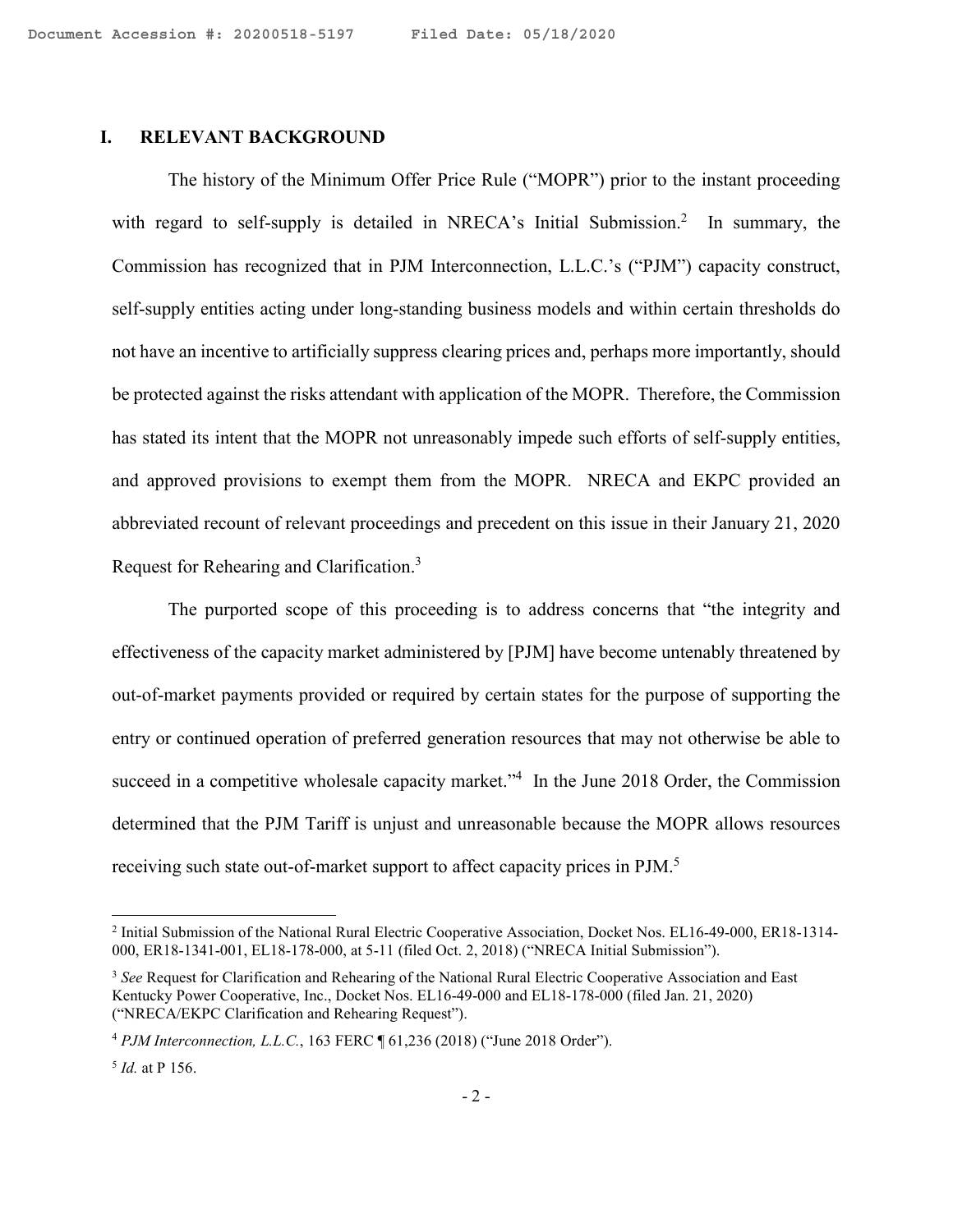In the December 19 Order, the Commission adopted a "replacement rate" MOPR, which was presumably based on the Commission's determination that "out-of-market payments provided, or required to be provided, by states to support the entry or continued operation of preferred generation resources threaten the competitiveness of the capacity market administered by [PJM]."<sup>6</sup> The replacement rate is an overhaul of the MOPR which was initially created to address limited concerns over entities with intent and ability to artificially suppress clearing prices in the PJM capacity auctions, through uneconomic sell offers for new natural gas-fired resources. The December 19 Order directed PJM to adopt a MOPR that will apply to both new and existing resources of all types, with limited exemptions for reliance on prior MOPR decisions.

On January 21, 2020, NRECA and EKPC requested rehearing and clarification of the Commission's December 19 Order. In their Clarification and Rehearing Request, NRECA and EKPC requested that the Commission: (1) clarify that the MOPR does not apply to existing or new voluntary agreements entered into by electric cooperatives for which no state has provided or required financial benefit for the purpose of new entry or continued operation of generating capacity in PJM's capacity market; (2) clarify that sell offers by resources owned by electric cooperatives subject to a bilateral transaction are not subject to review and mitigation under the MOPR; (3) clarify that sell offers from resources financed by Rural Utilities Service Loans are not subject to review and mitigation under the MOPR; and (4) grant rehearing of the December 19 Order and direct PJM to include in its Tariff its proposed categorical Self-Supply Exemption from

<sup>6</sup> December 19 Order at P 1 (citation omitted).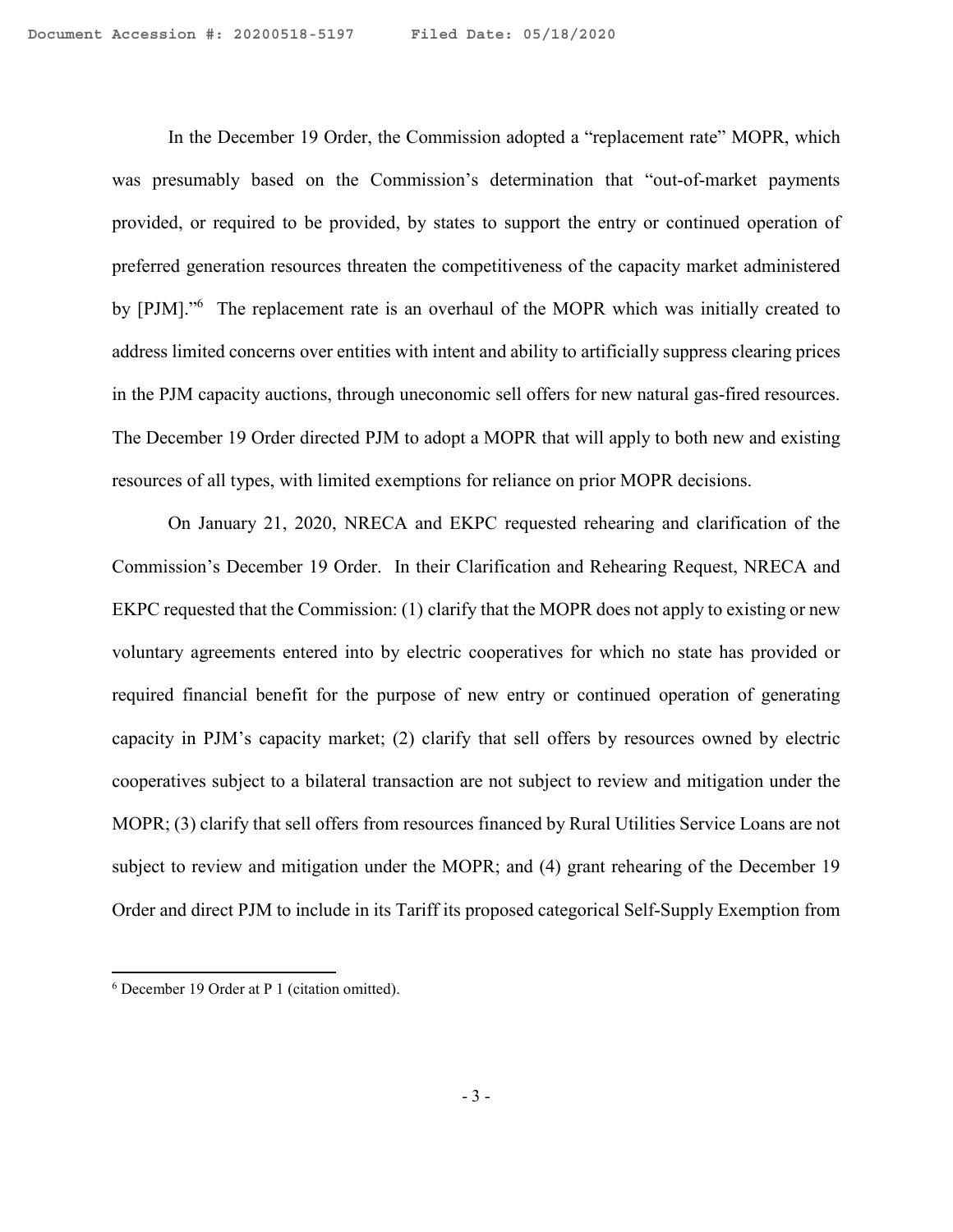the MOPR for new and existing capacity resources of Public Power Entities, subject to reasonable net-short and net-long thresholds.<sup>7</sup> On March 27, 2020, NRECA also filed a petition for review of the December 19 Order with the United States Court of Appeals for the D.C. Circuit ("D.C. Circuit"), which was docketed as Case No. 20-1095. Similarly, on April 13, 2020, EKPC filed a separate petition for review of the December 19 Order with the D.C. Circuit, which was docketed as Case No. 20-1120. Both petitions have now been consolidated with Case No. 20-1059.

The April 16 Order granted in part and rejected in part requests for rehearing and clarification of the December 19 Order, and directed PJM to submit a further compliance filing.<sup>8</sup> In the April 16 Order, the Commission specifically addressed certain of NRECA's requested clarifications, but provided only summary determinations with regard to others. The Commission initially addressed NRECA/EKPC's requests for clarification on self-supply issues in summary fashion.<sup>9</sup> Next, the Commission rejected rehearing of its directive to subject self-supply by electric cooperatives to the MOPR.<sup>10</sup> However, the Commission did not specifically address NRECA/EKPC's request for the Commission to clarify that the MOPR does not apply to existing or new voluntary agreements entered into by electric cooperatives for which no state has provided or required financial benefit for the purpose of new entry or continued operation of generating capacity in PJM's capacity market. Finally, the Commission also clarified, contrary to

<sup>7</sup> NRECA/EKPC Clarification and Rehearing Request at 14-24.

<sup>8</sup> *See* April 16 Order at P 1.

<sup>9</sup> *See id.* at P 72, n. 193 (referencing the entirety of the NRECA/EKPC clarification request), PP 80-81. <sup>10</sup> *Id.* at PP 81, 220-235.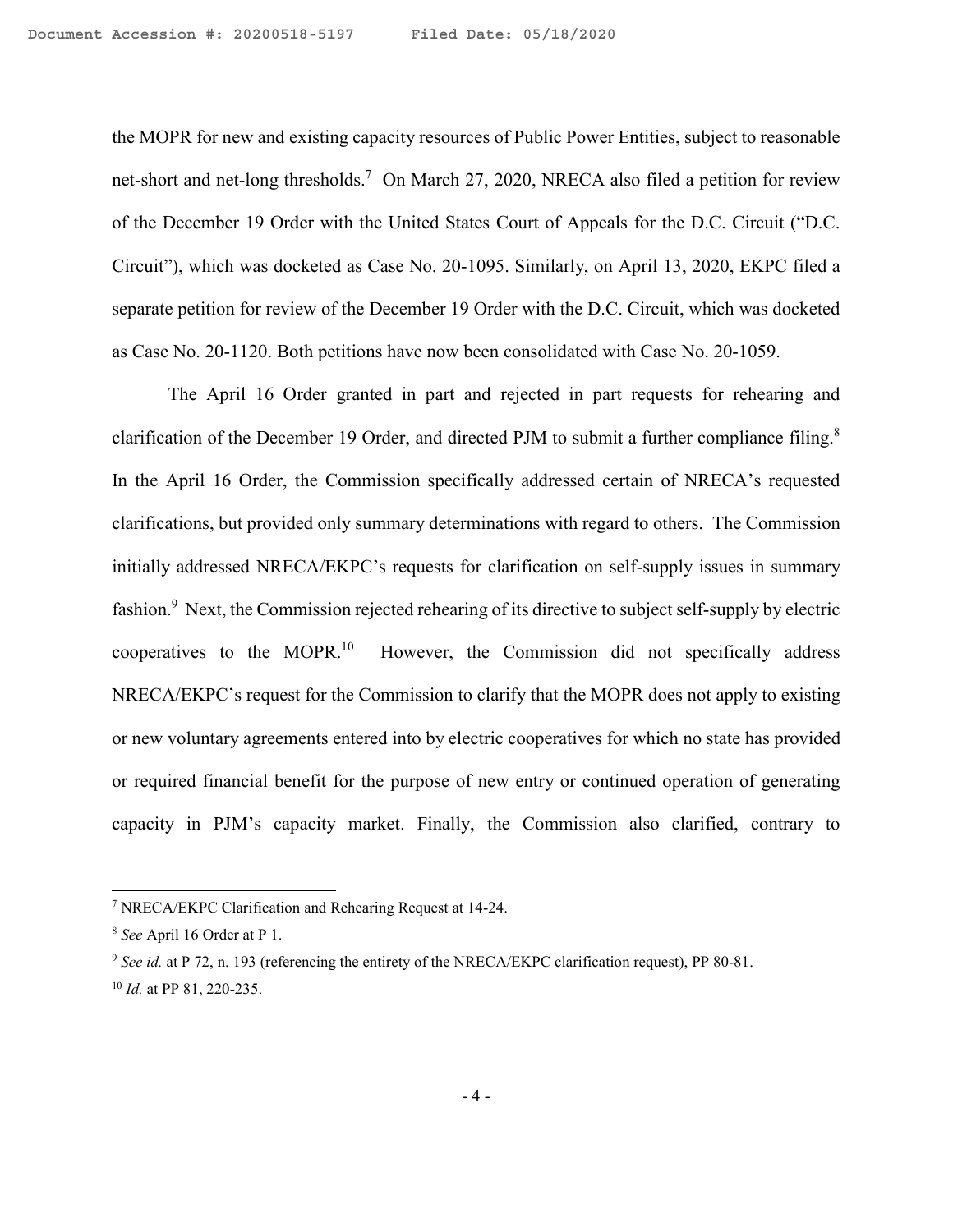NRECA/EKPC's request, that sell offers by resources owned by electric cooperatives subject to a bilateral transaction are subject to the MOPR, $<sup>11</sup>$  and electric cooperatives do not qualify for the</sup> Competitive Exemption.<sup>12</sup>

On May 15, 2020, NRECA filed a petition for review of the December 19 Order and the April 16 Order with the D.C. Circuit, which was docketed as Case No. 20-1155. The April 16 Order also addressed requests for clarification. Therefore, rehearing on the Commission's rulings on those requests for clarification has not yet been sought. In order to ensure that the statutory obligation to seek rehearing on these issues prior to seeking judicial review has been satisfied.<sup>13</sup> NRECA/EKPC submit this request for rehearing of the April 16 Order.

# **II. STATEMENT OF ISSUES**

In compliance with Rules 203 and  $713(c)(1)$  and (2) of the Rules of Practice and Procedure of the Commission,<sup>14</sup> NRECA/EKPC provide the following statement of issues and specification of errors:

- 1. The Commission failed to engage in reasoned decision-making by finding that the MOPR applies to sell offers for resources owned or bilaterally contracted for by electric cooperatives. *Motor Vehicle Mfrs. Ass'n v. State Farm Mut. Auto. Ins. Co.*, 463 U.S. 29 (1983); *KeySpan-Ravenswood, LLC v. FERC*, 348 F.3d 1053 (D.C. Cir. 2003).
- 2. The Commission erred in its unexplained departure from its prior decision in finding that sell offers by resources owned by electric cooperatives subject to a bilateral transaction are subject to review and mitigation under the MOPR. *See, e.g., ABM Onsite Servs.-W., Inc. v. Nat'l Labor Relations Bd.*, 849 F.3d 1137, 1142 (D.C. Cir. 2017); *ANR Pipeline Co. v. FERC*, 71 F.3d 897, 901 (D.C. Cir. 1995).

 $11$  April 16 Order at P 243.

<sup>12</sup> *Id.* at P 306.

<sup>13</sup> 16 U.S.C. § 825*l* (a).

<sup>&</sup>lt;sup>14</sup> 18 C.F.R. § 385.203, 713(c)(1), 713(c)(2) (2019).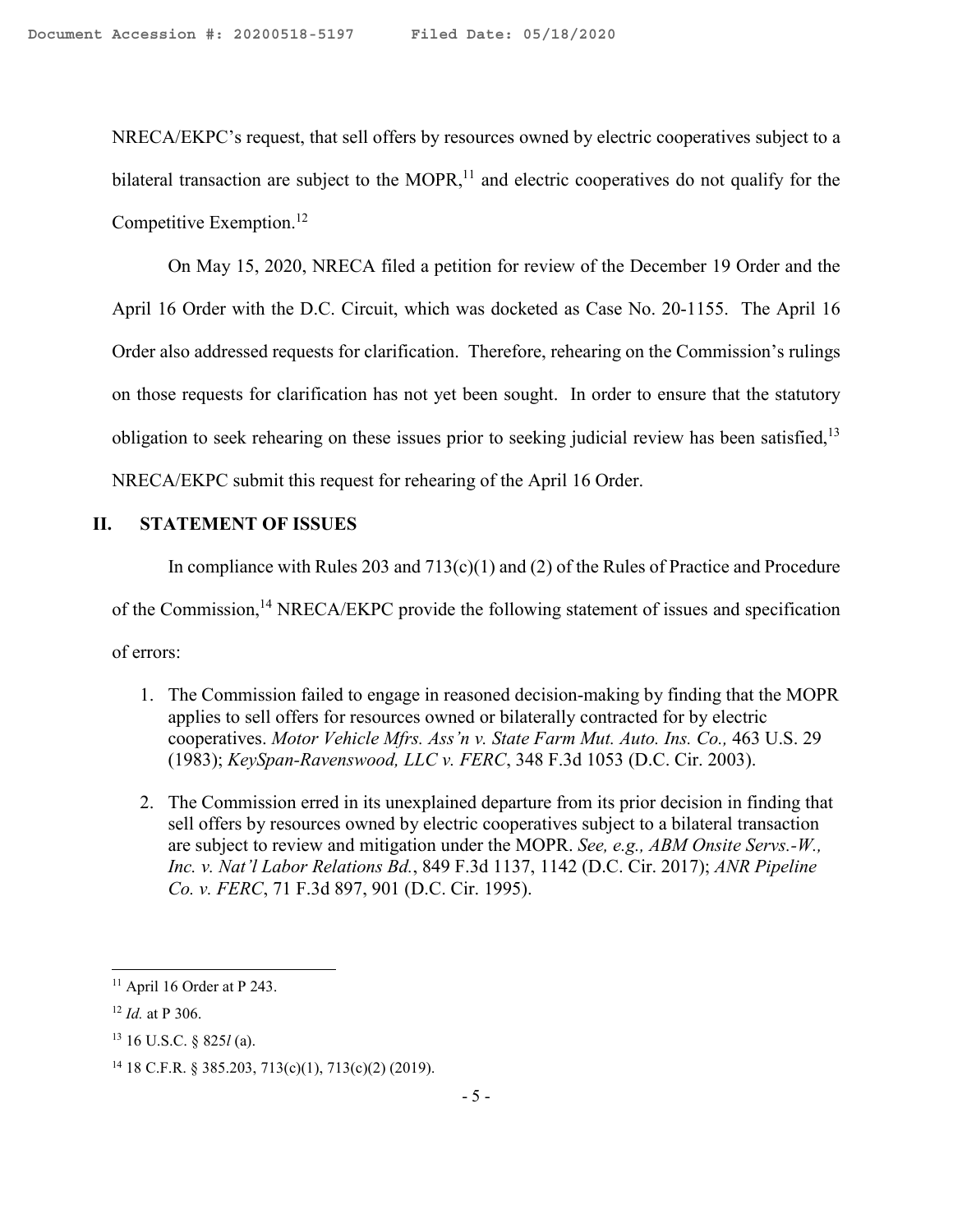- 3. The Commission erred by categorically excluding electric cooperatives from using the Competitive Exemption. *Motor Vehicle Manufacturer's Ass'n. v State Farm Mut. Auto Ins. Co.,* 463 U.S. 29, 43 (1989); *KeySpan-Ravenswood, LLC v. FERC*, 348 F.3d 1053 (D.C. Cir. 2003).
- 4. The Commission erred by determining that resources that clear a PJM capacity auction and are subsequently acquired by an electric cooperative are considered new resources for purposes of the MOPR floor offer price. *See, e.g., ABM Onsite Servs.-W., Inc. v. Nat'l Labor Relations Bd.*, 849 F.3d 1137, 1142 (D.C. Cir. 2017); *ANR Pipeline Co. v. FERC*, 71 F.3d 897, 901 (D.C. Cir. 1995).

### **III. REQUEST FOR CLARIFICATION**

NRECA/EKPC request clarification of a determination made for the first time in the April 16 Order. In the December 19 Order, the Commission: (1) included electric cooperatives in its new definition of State Subsidy;<sup>15</sup> (2) expanded the MOPR to generally apply to all resources, new or existing, that receive or are entitled to receive a State Subsidy;<sup>16</sup> (3) created limited exemptions for existing resources, plus a Competitive Exemption and Unit-Specific Exemption;<sup>17</sup> and (4) directed PJM to establish different default offer price floors for new and existing resources.<sup>18</sup> NRECA/EKPC continue to oppose the Commission's expansion of the MOPR to apply to resources owned or bilaterally contracted for by electric cooperatives by treating such electric cooperatives as a State Subsidy and have sought judicial review of the Commission's orders. However, if the MOPR will be applied to resources owned or bilaterally contracted for by selfsupply electric cooperatives, the Commission should clarify that resources owned or bilaterally

<sup>15</sup> December 19 Order at P 9.

<sup>16</sup> *Id.* 

<sup>17</sup> *See id.* at PP 12-16.

<sup>18</sup> *Id.* at PP 138-158.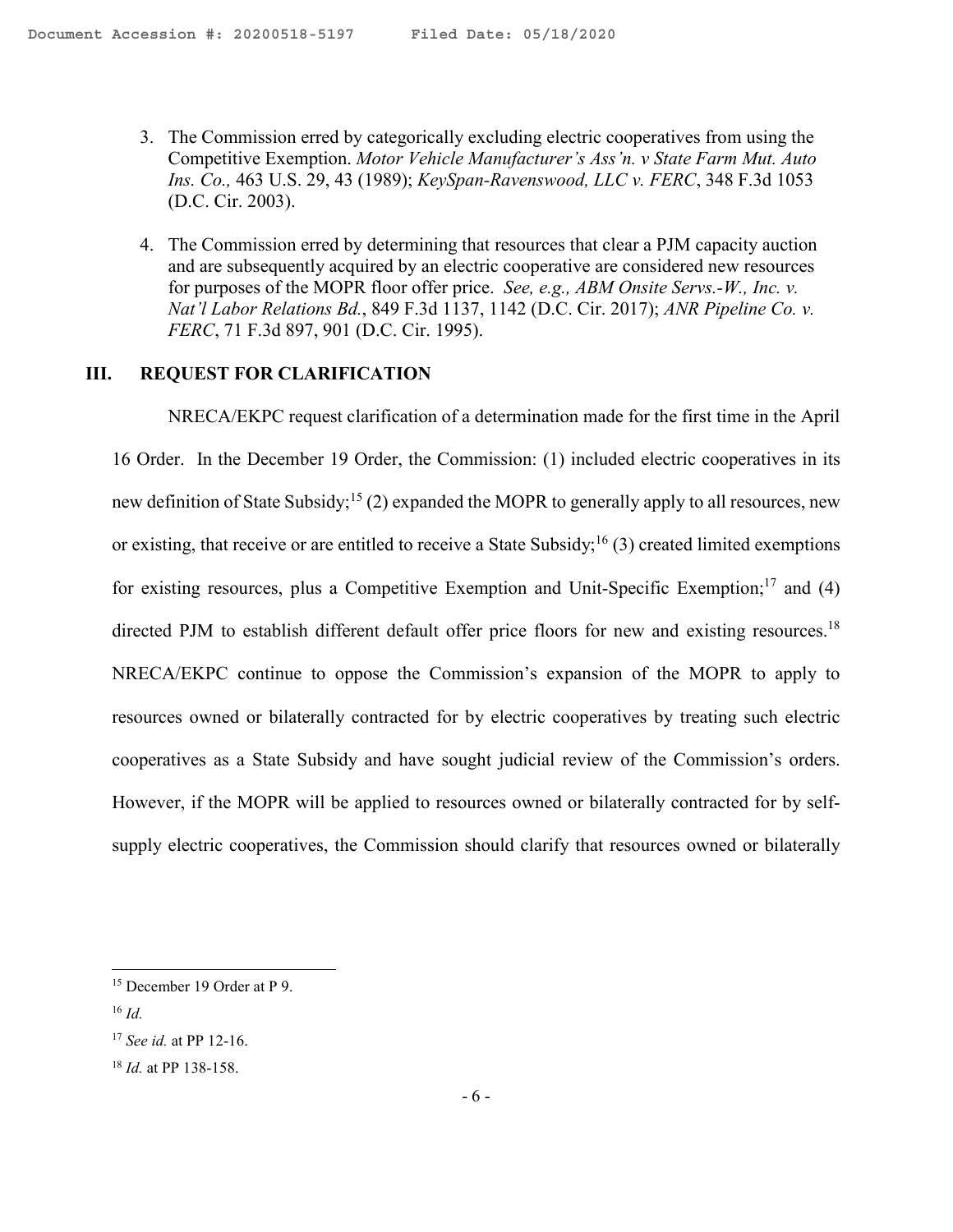contracted for by electric cooperatives will be treated as existing resources for purposes of the default offer price floor if they have previously cleared a capacity auction.

In the April 16 Order, the Commission granted a request for clarification by the Independent Market Monitor for PJM ("Market Monitor"). As the Commission explained, the Market Monitor requested clarification that only resources owned or bilaterally contracted for by a self-supply entity qualify as "existing" for purposes of the Self-Supply Exemption.<sup>19</sup> For example, if a self-supply entity purchases an existing resource from a non-self-supply entity, the resource would not be considered "existing" for purposes of the Self-Supply Exemption.<sup>20</sup> With respect to qualifying for the Self-Supply Exemption, the Commission "grant[ed] the Market Monitor's requested clarification that only resources currently owned or bilaterally contracted for by the self-supply entity qualify as 'existing' *for purposes of the Self-Supply Exemption*."<sup>21</sup> NRECA/EKPC interpret the Commission's clarification as limited to whether a resource qualifies for the Self-Supply Exemption. However, the Commission has not altered the definition of "existing" resource for any other purpose, including for purposes of the default offer floor. Specifically, in the December 19 Order, the Commission stated that "except as otherwise specified in this order, 'existing' refers to resources that have previously cleared a PJM capacity auction."<sup>22</sup> This means that if a self-supply entity purchases a physical asset or bilaterally contracts for a resource that has cleared a capacity auction, the resource is "new" for purposes of the Self-Supply

<sup>19</sup> April 16 Order at P 241.

<sup>20</sup> *Id.* 

 $21$  *Id.* at P 246 (emphasis added).

<sup>22</sup> December 19 Order at n. 5.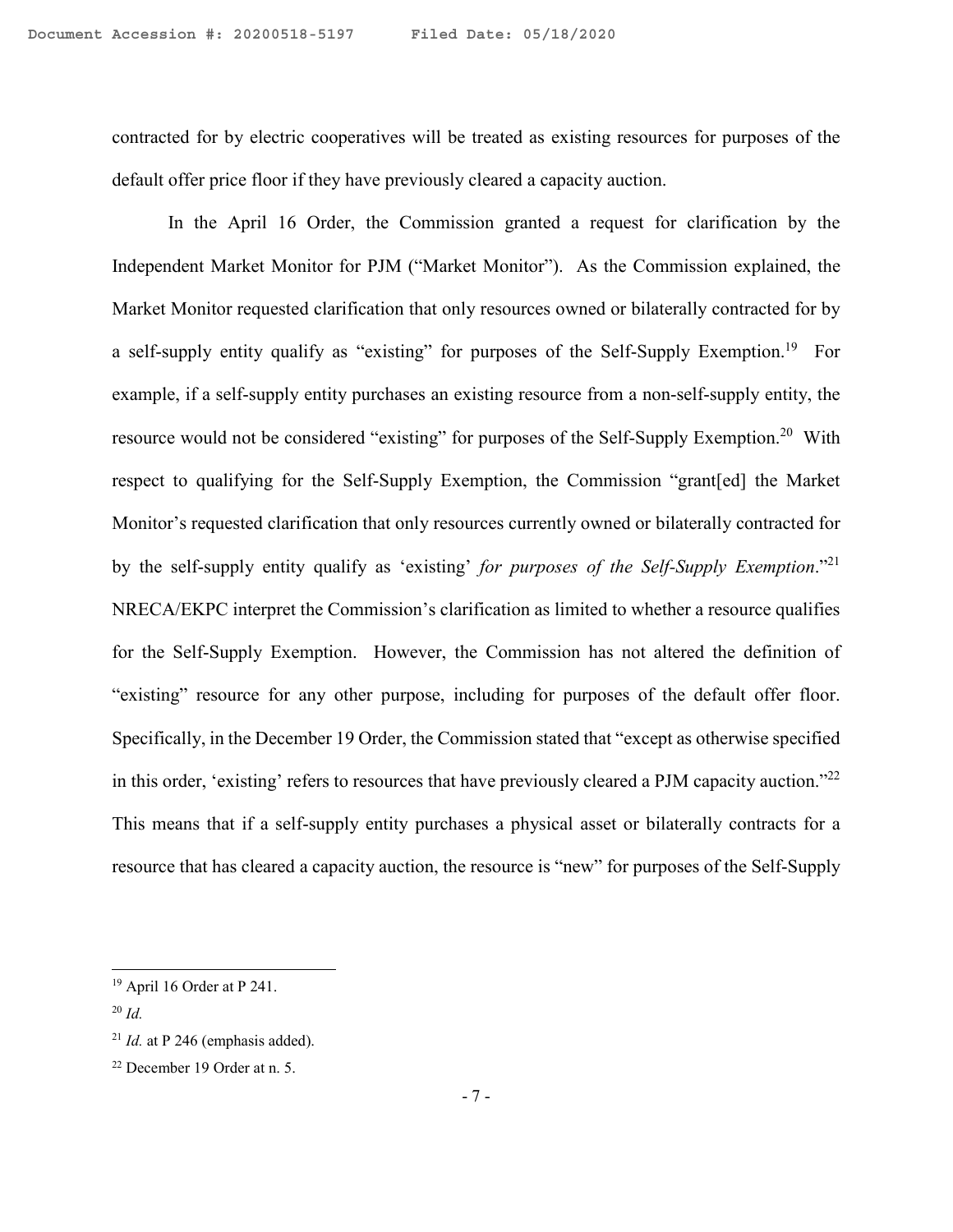Exemption, but is an "existing" resource for purposes of the default offer price, so that the default offer price floor is the resource-specific Net Avoidable Cost Rate ("ACR").

The difference in default offer price floors for new resources (Net Cost of New Entry) versus existing resources (Net ACR) can be the difference between a resource clearing or not clearing a capacity auction. Given the Commission's determination that it is reasonable to establish different default offer price floors for new and existing resources "because new resources are not similarly situated to existing resources with regard to the decisions and avoidable costs they face" and "the decision to enter the market is different than the decision to remain in the market",<sup>23</sup> it would be unreasonable and unsupported for the Commission to now treat a cleared resource as "new" for purposes of the default offer floor price. Therefore, NRECA/EKPC request clarification that for purposes of which MOPR offer floor prices will apply to a resource, an existing resource is one that has previously cleared a PJM capacity auction.<sup>24</sup>

# **IV. REQUEST FOR REHEARING**

As discussed above, NRECA has sought judicial review of the December 19 and April 16 Orders, based on the Commission's rulings on rehearing. Each of the issues below were raised in requests for clarification of the December 19 Order and were not previously raised in NRECA/EKPC's requests for rehearing. Sections IV.A through IV.C below address rulings on requests for clarification by NRECA/EKPC.<sup>25</sup> Section IV.D below addresses the Commission's

<sup>&</sup>lt;sup>23</sup> April 16 Order at P 158, citing December 19 Order at P 151.

<sup>24</sup> *See* December 19 Order at n. 5.

<sup>25</sup> *See* NRECA/EKPC Clarification and Rehearing Request at 14-24.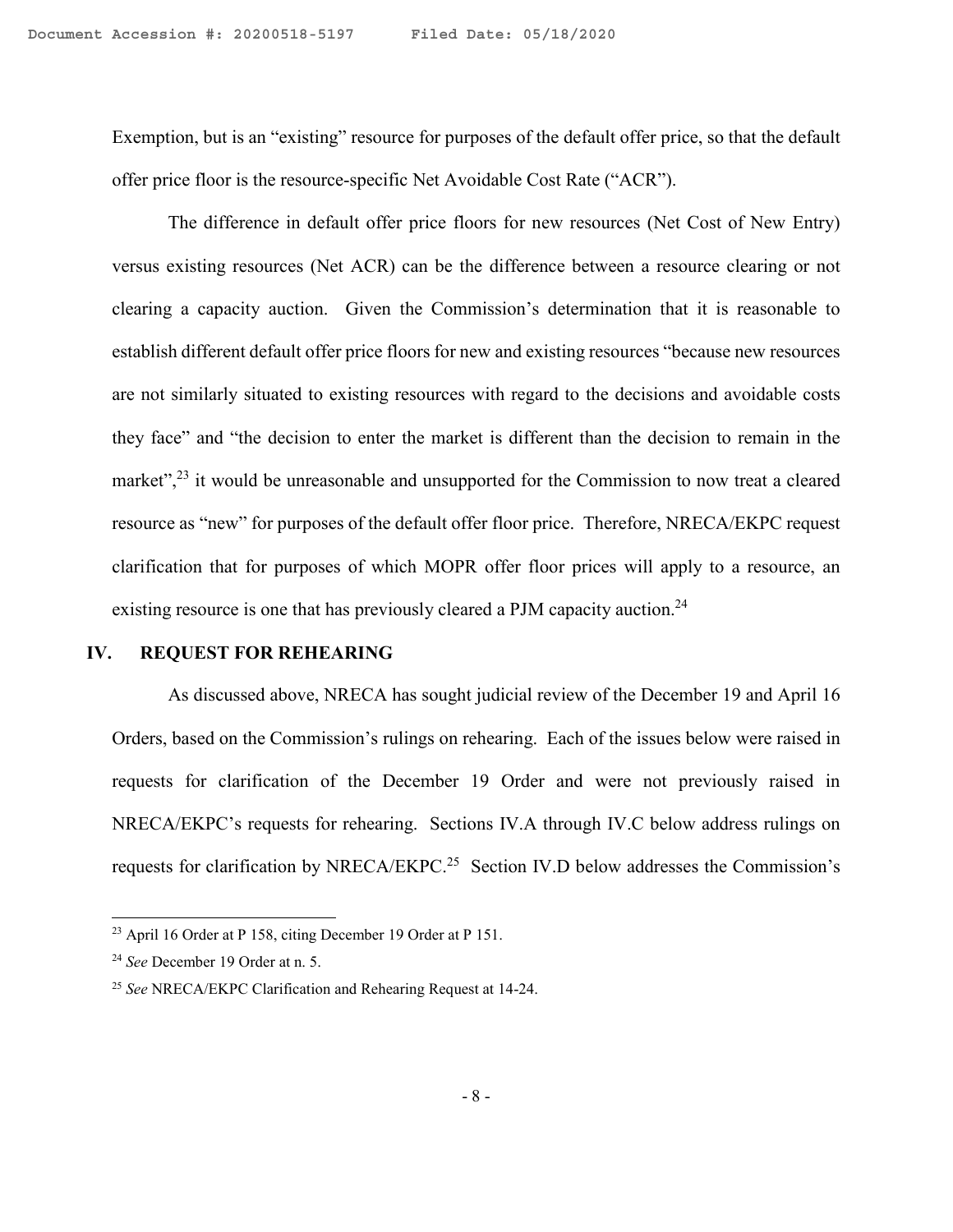ruling on a request for clarification by the Market Monitor. In its April 16 Order, the Commission appeared to treat issues raised in NRECA/EKPC's request for clarification discussed in Section IV.A below as if they were raised on rehearing, and rejected them as such.<sup>26</sup> In that case, the Commission's rulings in the April 16 Order might be deemed to satisfy the requirement for NRECA/EKPC to seek rehearing before seeking judicial review.<sup>27</sup> With respect to issues IV.B and IV.D below, the Commission addressed the requests for clarification by denying and granting clarification, respectively.<sup>28</sup> On the request for clarification discussed in Section IV.C, the Commission did not specify the nature of its ruling in the April 16 Order.<sup>29</sup> In order to preserve their right to seek judicial review of the Commission's rulings, NRECA/EKPC seek rehearing of the Commission's rulings. As discussed below, NRECA/EKPC seek rehearing of these determinations in the April 16 Order because they are arbitrary and capricious, not supported by substantial evidence, and contrary to law.

# **A. The Commission Failed to Engage in Reasoned Decision-Making by Finding that the MOPR Applies to Sell Offers for Resources Owned or Bilaterally Contracted For by Electric Cooperatives.**

In the December 19 Order, the Commission explained its intent behind the State Subsidy definition as focusing on "out-of-market payments provided or required by certain states" that

<sup>26</sup> *See* Section IV.A. below; April 16 Order at P 72 n.193 (explaining that parties "argue[d] that the December 2019 Order erred in defining State Subsidy to include the public power business model" but citing to only those sections of the NRECA/EKPC Clarification and Rehearing Request raising issues for clarification) and PP 79-81 (denying rehearing requests raising issues related to the definition of State Subsidy).

<sup>27</sup> FPA Section 313, 16 U.S.C. § 825*l* (a).

<sup>28</sup> April 16 Order at PP 243, 246.

<sup>29</sup> *Id.* at P 306.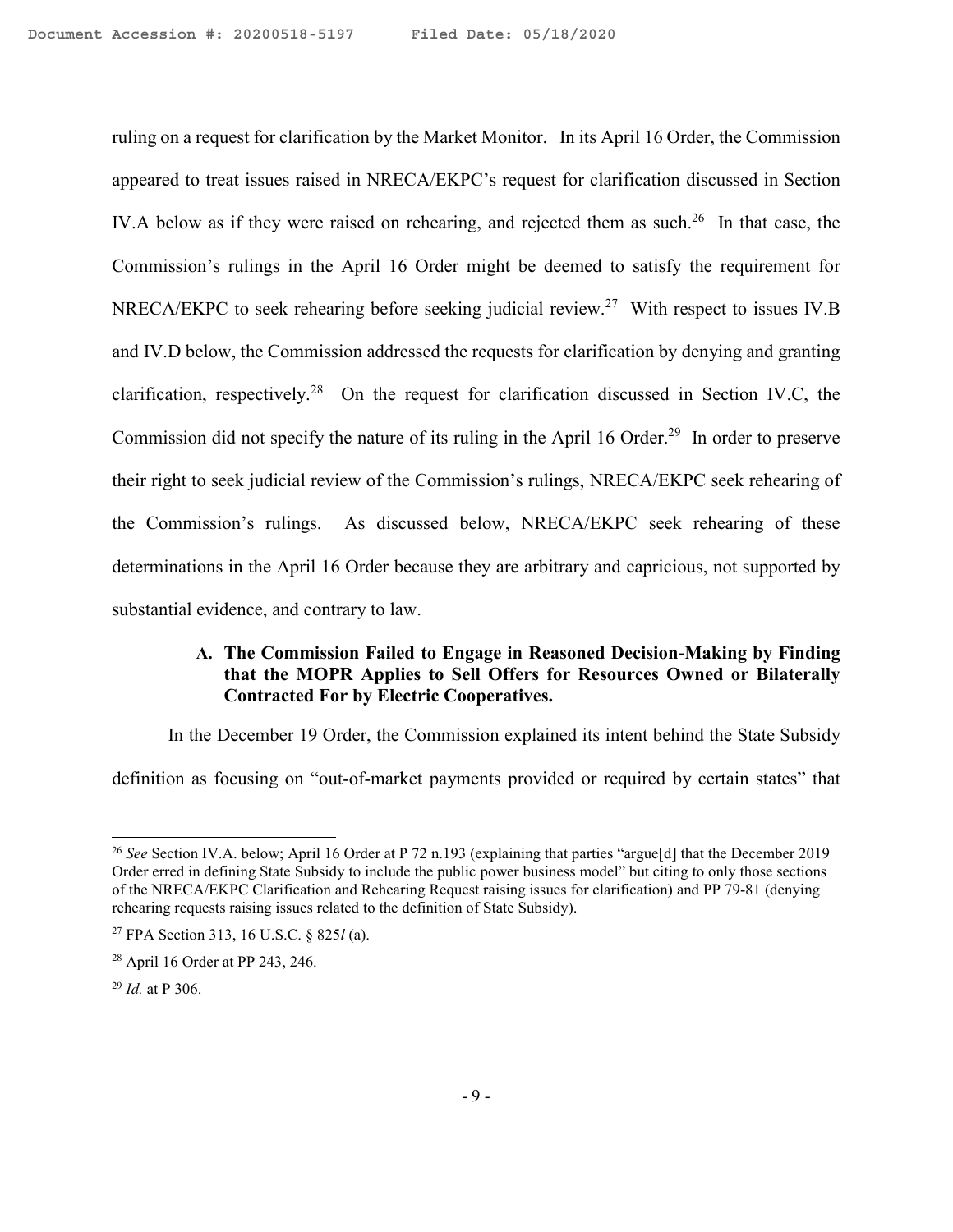"support[] the entry or continued operation of preferred generation resources that may not otherwise be able to succeed in a competitive wholesale capacity market."<sup>30</sup> Based on the Commission's stated intent, NRECA/EKPC requested clarification that electric cooperative agreements that are free from financial benefits provided or required by a state or states, for the purpose of new entry or continued operation of generating capacity in the PJM capacity market are not within the definition of State Subsidy and, therefore, do not trigger the MOPR.<sup>31</sup>

Rather than directly providing clarification as to this issue, the Commission lumped these issues in with issues raised on rehearing by NRECA/EKPC and other parties and then summarily rejected them, finding that the MOPR applies to all resources receiving State Subsidies, which includes sell offers for resources owned by electric cooperatives, which includes both physical assets as well as resources owned by electric cooperatives by virtue of bilateral contracts. The Commission rejected rehearing requests arguing that self-supply does not impact participation in the PJM capacity market, finding that:

> State Subsidies provided to these resources impact the production of electricity or supply-side participation in the capacity market by permitting subsidized resources to offer below their costs. The resource need not be built for the purpose of participating in the capacity market in order to be able to distort capacity market prices. It is the resource's participation as a supplier in the capacity market that triggers the need to mitigate the effect State Subsidies may have on the resource's capacity supply offer and, consequently, on the price paid to other suppliers. $32$

<sup>30</sup> *Id.* at P 68.

<sup>31</sup> *See* NRECA/EKPC Clarification and Rehearing Request at 16-20.

 $32$  April 16 Order at P 79.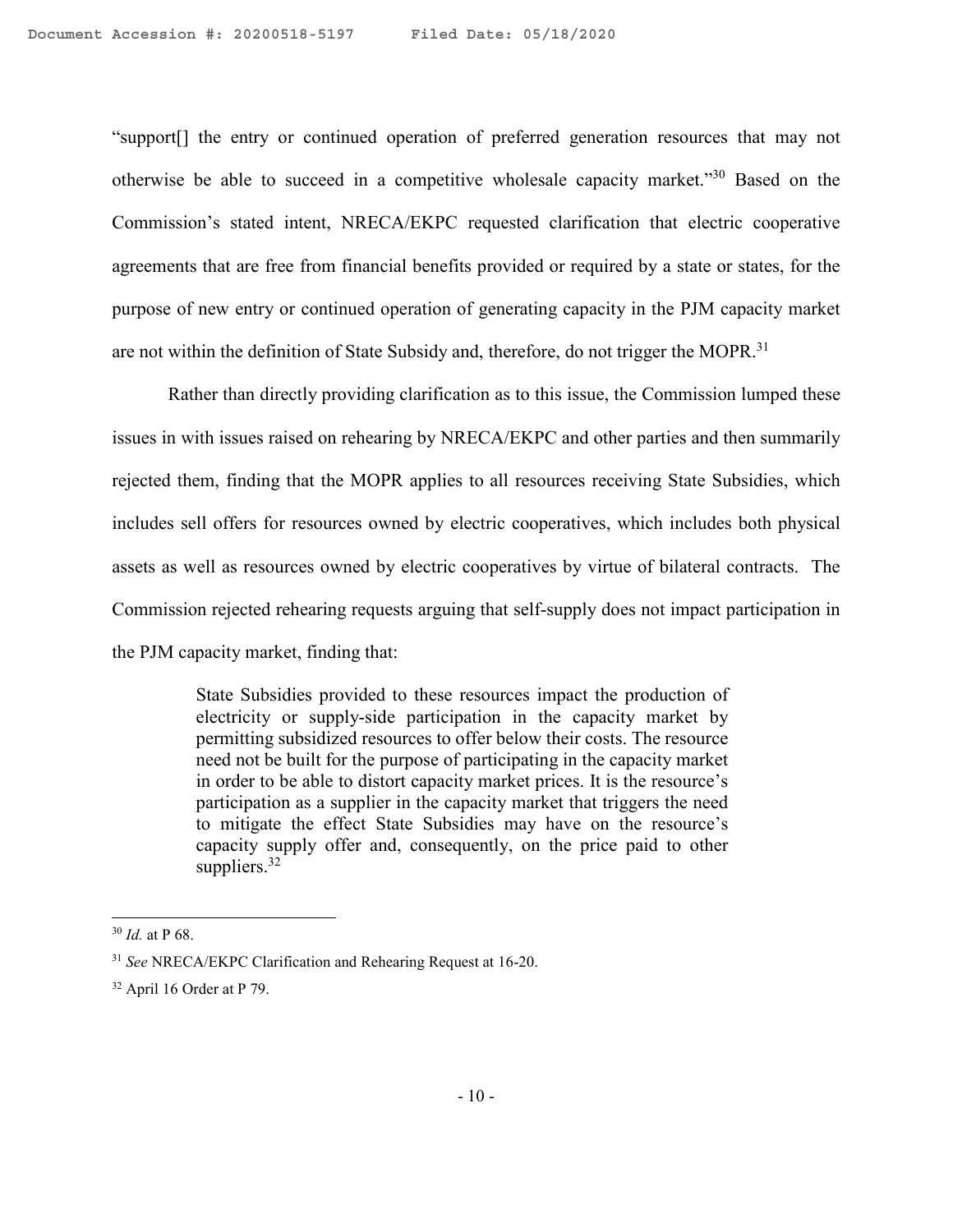The Commission claims that "parties misunderstand the December 2019 Order's findings with regard to the 'directed or tethered to' standard," explaining that "[t]he December 2019 Order did not find that it would mitigate only State Subsidies that 'aim at,' 'target,' or are 'tethered' to the capacity market."<sup>33</sup> According to the Commission, "State Subsidies may materially impact a resource's decision to enter or remain in the market regardless of whether those payments are aimed at or tethered to the capacity market," and it therefore "affirm[ed] that State Subsidies provided to any resource offering supply into the PJM capacity market can materially impact a resource's decision to enter or remain in the market."<sup>34</sup> The Commission asserts that its prior orders "found that State Subsidies have the ability to influence capacity market prices, regardless of intent."<sup>35</sup>

The Commission also denied requests for rehearing that argued that "payments received by public power from load are not tethered to particular resources or provided to support the entry or continued operation of preferred generation resources," finding that "public power is directly supporting capacity generation resources by carrying out their business to supply load through supply contracts."<sup>36</sup> The Commission explained further that

> . . . self-supply, including public power, should not be exempt from the expanded MOPR. . . . Electric cooperatives and municipal utilities fit within the State Subsidy definition because they are created by state law, or, in the case of municipal utilities, are a subdivision or agency of the state, and thus are appropriately treated as units of state or local government. Generation and transmission cooperatives receive guaranteed cost recovery through long-term supply agreements and other bilateral contracts with their members. Distribution cooperatives

<sup>33</sup> *Id*. at P 80.

<sup>34</sup> *Id*.

<sup>35</sup> *Id*.

<sup>36</sup> *Id*. at P 81.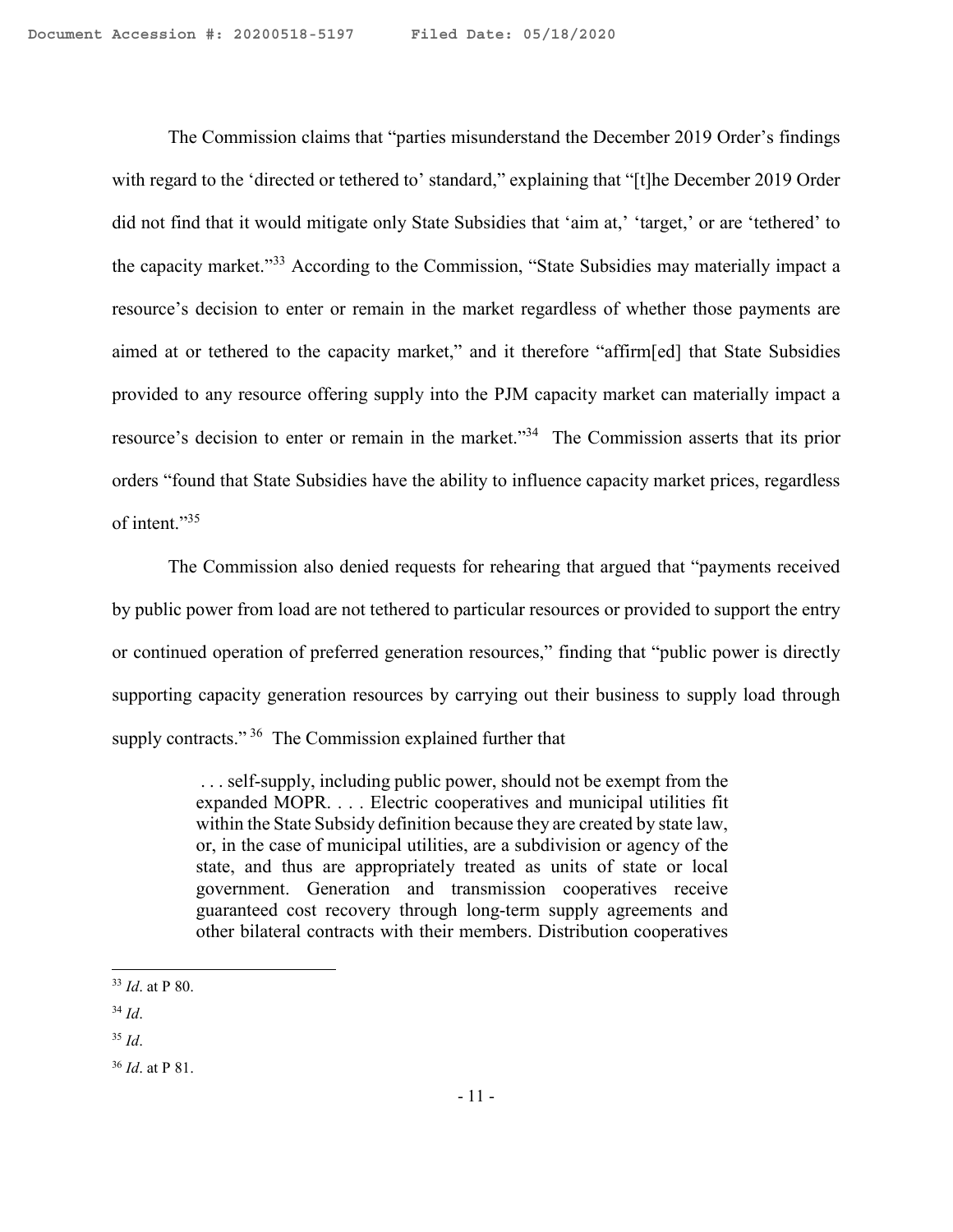receive guaranteed cost recovery through member rates. Receipt of these benefits allows resources owned by electric cooperatives to offer into the capacity market below their costs. Moreover, we reiterate that we can no longer assume that there is any substantive difference among types of resources participating in the PJM capacity market with the benefit of out-of-market support with respect to the resources' ability to distort capacity market prices, and therefore disagree that the payments received by municipal utilities and electric cooperatives are materially different from the payments received by, for example, RPS and ZEC resources for purposes of the expanded MOPR<sup>37</sup>

First, while the Commission attempts to differentiate electric cooperatives by stating "they are created by state law," this claim ignores the fact that all businesses are formed pursuant to state law, including independent power producers, which are formed under state corporation law. Therefore, it does not make sense to single out electric cooperatives on the basis that they are created by state law.

Second, by finding that electric cooperatives fit within the State Subsidy definition and that State Subsidies, regardless of whether they are "directed or tethered to" the capacity market, have the ability to impact the capacity markets, the Commission would have the MOPR be applied in a manner that violates its own intent and inexplicably and unreasonably subjects electric cooperative resource sell offers to the MOPR. The Commission has previously declared its intent that the MOPR "not unreasonably impede the efforts of resources choosing to procure of build capacity under long-standing business models."<sup>38</sup> Where an electric cooperative engages in transactions as part of its long-standing business model of meeting its load obligations in a cost-effective and reliable manner, the agreements entered into by the electric cooperative outside of the PJM capacity construct are free from payments provided or required by the state. Under even the

<sup>37</sup> April 16 Order at P 220.

<sup>38</sup> *PJM Interconnection, L.L.C.*, 137 FERC ¶ 61,145, at P 208 (2011).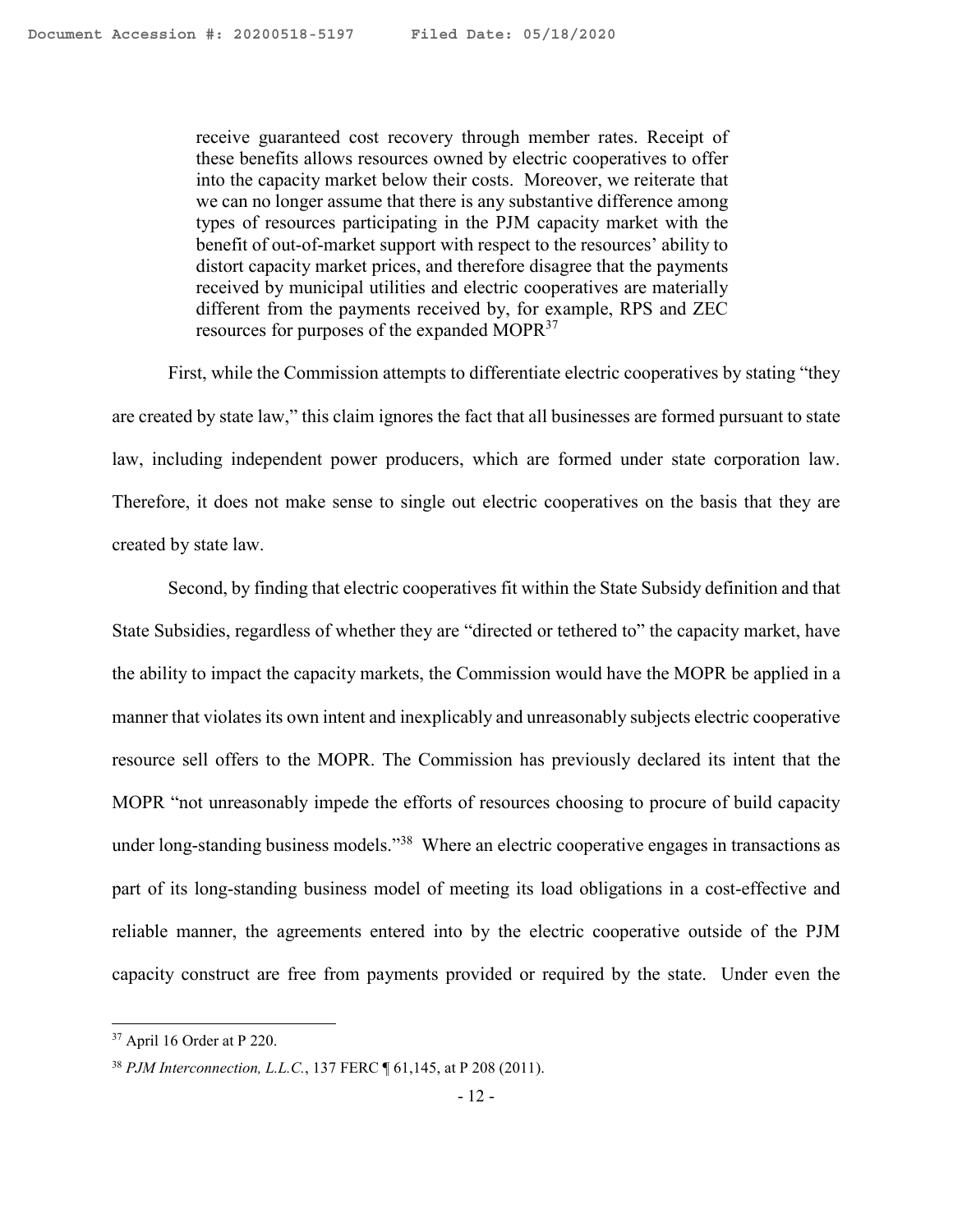Commission's dangerously expansive view of actions which should trigger the MOPR, these sorts of arrangements by electric cooperatives are not "directed at or tethered to" or provided to support new entry or continued operation of preferred resources in the PJM capacity auction. Yet, with the Commission's finding in the April 16 Order, these actions would nevertheless be subject to the MOPR, threatening the electric cooperative business model.

Indeed, the Commission's determination here is misplaced and reflects a lack of understanding of the electric cooperative business model and a failure to engage in reasoned decision-making by disregarding the differences between resources participating in the PJM capacity market. The Commission's determination that guaranteed cost recovery under electric cooperatives' long-term contracts, including those with their own cooperative members, allow electric cooperatives to offer resources below their cost reflects this misunderstanding of the electric cooperative business model. Electric cooperatives strive to provide reliable and costeffective power supply to their members. To the extent a resource is offered and clears an auction below cost, the electric cooperative members bear the remaining cost of the resource. Therefore, it would be contrary to the cooperative business model to undertake a strategy of offering resources below cost.

Further, the April 16 Order ignores the critical reality that resources owned by electric cooperatives receive financial benefits that are free from financial benefit provided or required by the states. For example, generation and transmission ("G&T") electric cooperatives typically enter into long-term supply arrangements whereby the G&T electric cooperative is obligated to meet the power supply obligations of its member cooperatives. These agreements are the backbone of the electric cooperative business model. As NRECA and some of its members have consistently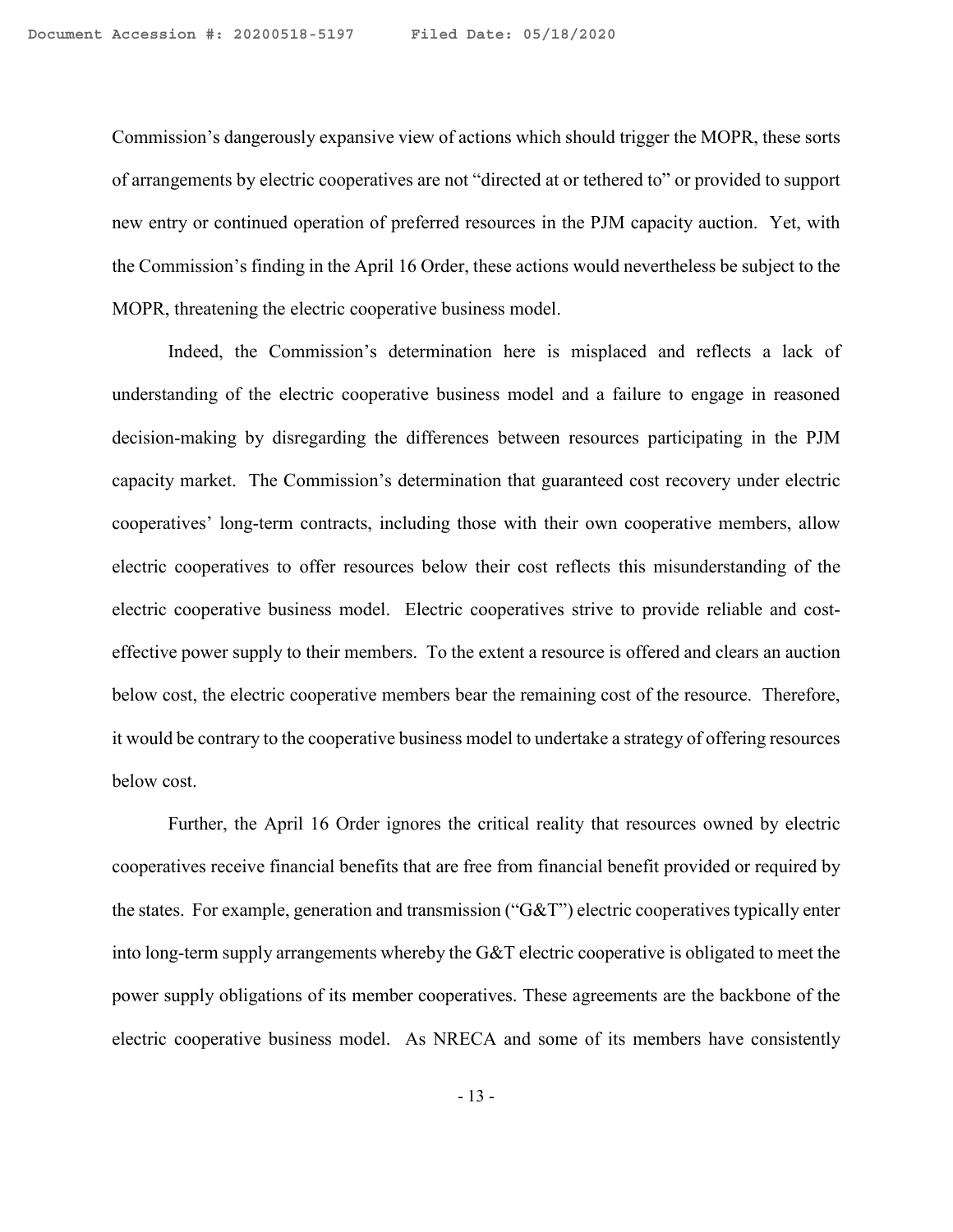explained throughout proceedings regarding the MOPR, electric cooperatives invest in resources to meet their long-term power supply obligations.<sup>39</sup> They do not do so by direction of the states, nor do they do so with any entitlement to state-sponsored payments or other external subsidies.<sup>40</sup> These long-term power supply agreements between a G&T electric cooperative and its members provide the G&T electric cooperative with a source of revenues for its resources, but they are not based on or entitled to any state financial benefits. Further, the long-term power supply agreements between a G&T electric cooperative and its members also do not typically mandate use or support for particular resources, so cannot be deemed to be "directed at or tethered to" or "provided to support the entry or continued operation of preferred generation resources<sup>"41</sup> in the PJM capacity construct. The April 16 Order failed to adequately explain how these electric cooperative agreements, outside of the PJM market and completely divorced from any state direction, are in any way related to state action which is "directed at or tethered to" the PJM wholesale capacity construct.

<sup>39</sup> *See, e.g.*, NRECA Initial Submission at 17; Protest of the National Rural Electric Cooperative Association, at 3 (filed Apr. 11, 2016); Initial Submission of Old Dominion Electric Cooperative, at 21 (filed Oct. 2, 2018) ("ODEC Initial Submission"); Reply Submission of Old Dominion Electric Cooperative, at 9-10 (filed Nov. 6, 2018) ("ODEC Reply Submission"); Comments of Northern Virginia Electric Cooperative, Inc., at 7 (filed Oct. 2, 2018); Comments of Allegheny Electric Cooperative, Inc., at 6 (filed Oct. 2, 2018).

<sup>40</sup> *See* NRECA's Initial Submission, Declaration of Marc D. Montalvo, at P 24 ("Under the [Public Power] business model described above, Public Power utilities make resource decisions to self-supply their loads in the context of a resource planning process that considers and is driven by market prices and consumer preferences, not by statesponsored payments or other external subsidies."). Mr. Montalvo noted, as did NRECA, that if public power utilities are required to procure resources to meet state Renewable Portfolio Standards, that subset of resource investments may fall under the Commission's definition of state-sponsored resources, and therefore covered by the definition of State Subsidy. NRECA Initial Submission at 17, n.58.

<sup>41</sup> April 16 Order at P 81.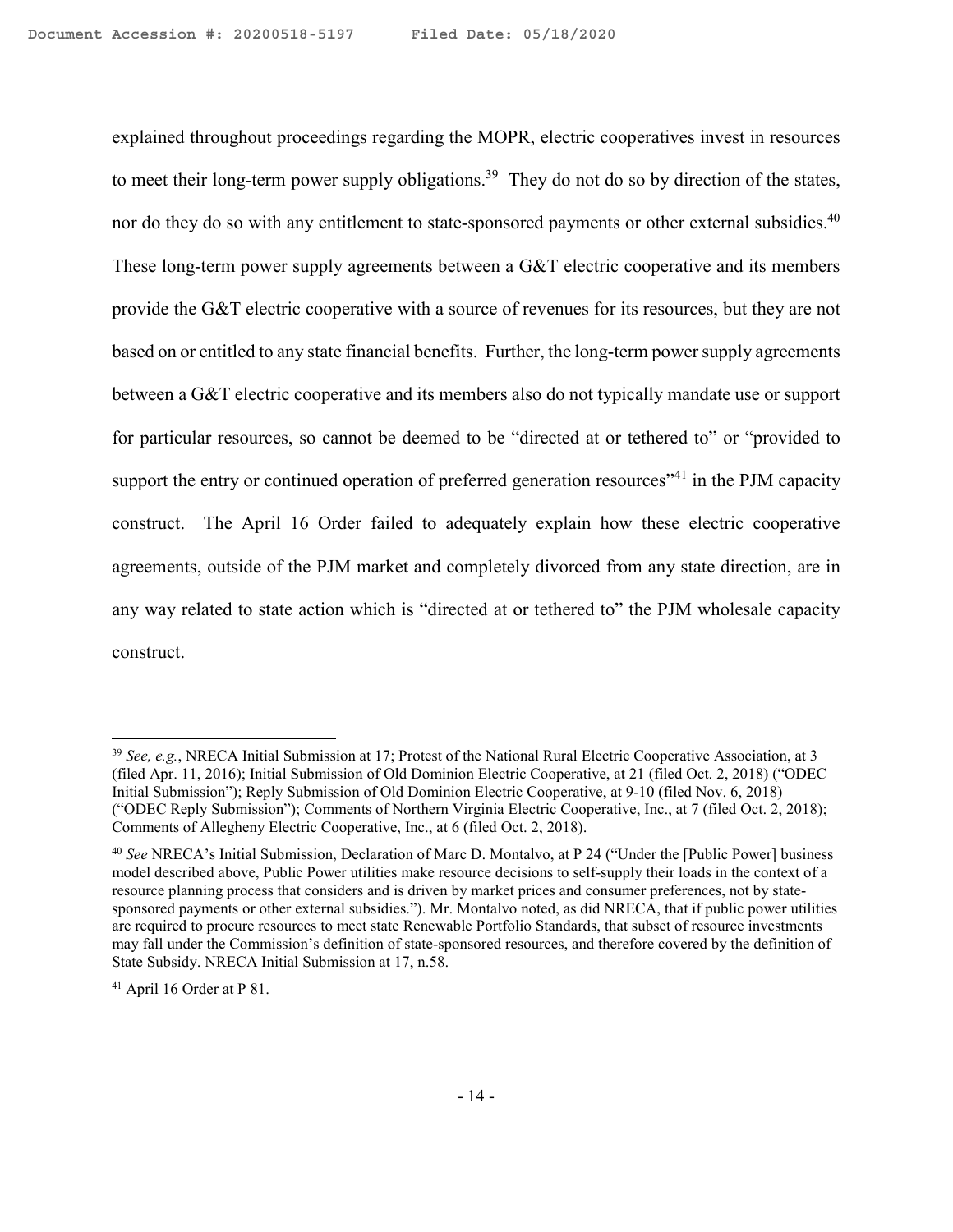NRECA/EKPC included in their request for clarification an example based on NRECA member Old Dominion Electric Cooperative ("ODEC"), which is a G&T electric cooperative located in PJM and subject to the Commission's ratemaking jurisdiction. ODEC's Wholesale Power Contracts ("WPCs") with each of its 11 member distribution cooperatives are on file with the Commission.<sup>42</sup> The WPCs obligate ODEC to sell to the member and each member to purchase from ODEC. However, the WPCs are not required by the states, not supported by any financial benefit made or directed by the states, and indifferent with respect to which resources ODEC selects in order to meet its obligations. The same is true of other NRECA members, including Wolverine Power Supply Cooperative, Inc. ("Wolverine"). Wolverine's WPCs with its five distribution cooperative members, which are on file with the Commission, obligate Wolverine to provide all-requirements service to its member cooperatives, are free from any state-based requirement or financial benefit, and are indifferent with respect to resources used by Wolverine in order to meet its obligations.<sup>43</sup> Thus, as is the case for NRECA's electric cooperative members, while ODEC and Wolverine are an electric cooperatives "formed pursuant to state law," there simply is no basis for determining that such arrangements between G&T electric cooperatives, which are typical and consistent with electric cooperatives' long-standing business model, "materially impact a resource's decision to enter or remain" in the PJM capacity market.<sup>44</sup>

<sup>&</sup>lt;sup>42</sup> The current Second Amended and Restated Wholesale Power Contracts between ODEC and each of its member distribution cooperatives were most recently accepted in Docket No. ER08-1498 by Order issued November 4, 2008. *Old Dominion Electric Cooperative*, Letter Order Accepting Old Dominion Electric Cooperative's FERC Electric Tariff, Second Revised Volume No. 1 and Second Amended and Restated Wholesale Power Contracts, Docket No. ER08-1498-000 (Nov. 4, 2008).

<sup>43</sup> *See* Wolverine's filing of revised WPCs with its five distribution cooperative members submitted on March 20, 2020 in Docket No. ER20-1206-000.

 $44$  April 16 Order at P 80.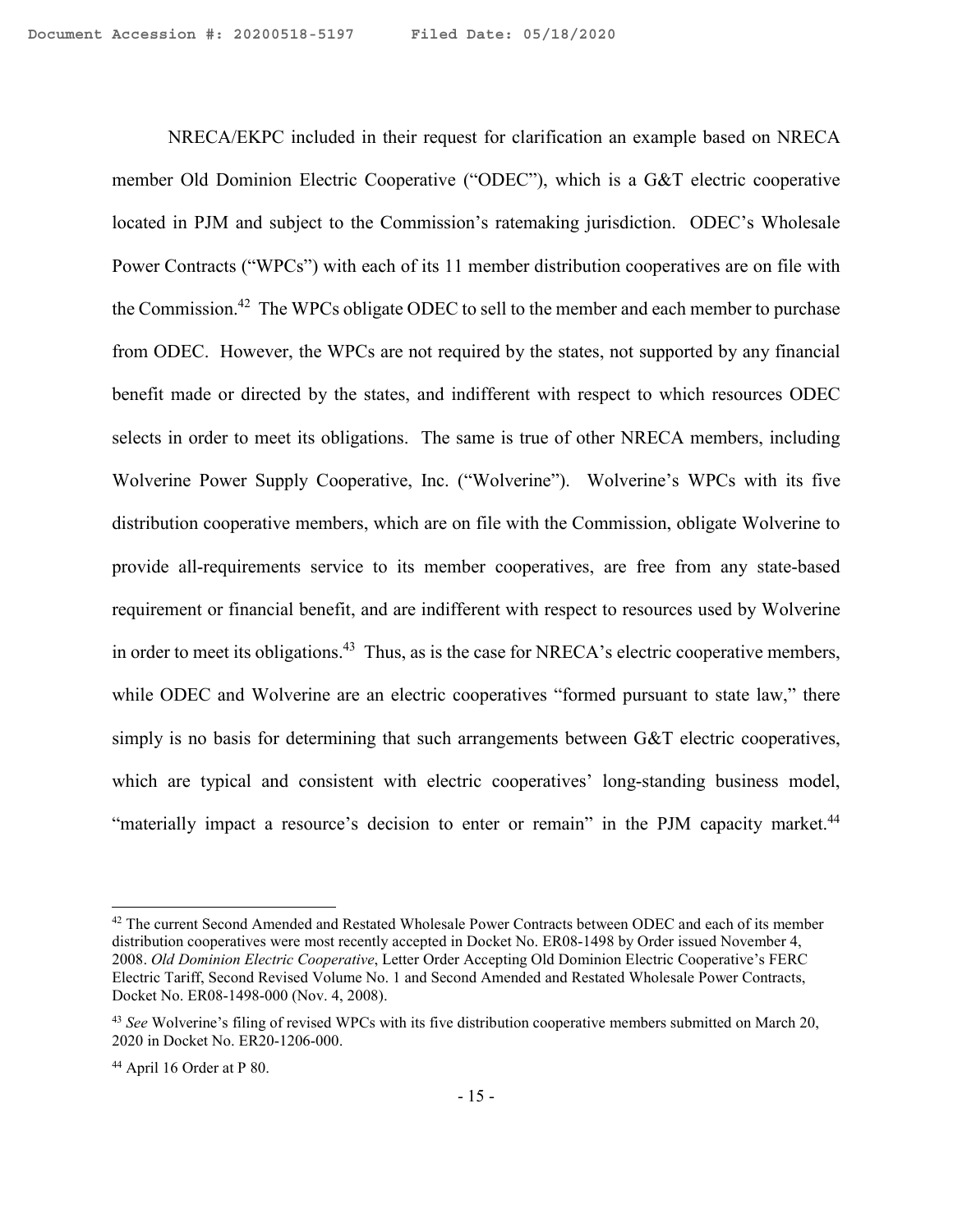Moreover, these FERC-jurisdictional contracts illustrate the fact that electric cooperative rates are based on their cost-of-service. They are neither designed nor intended to create an electric cooperative "subsidy." The Commission failed to engage in reasoned decision-making by not considering this important distinction and choosing to subject electric cooperative sell offers to the expanded MOPR.

# **B. The Commission Erred by Finding that Sell Offers by Resources Owned by Electric Cooperatives Subject to a Bilateral Transaction are Subject to Review and Mitigation under the MOPR.**

NRECA/EKPC sought clarification of the December 2019 Order regarding whether sell offers by resources owned by electric cooperatives subject to a bilateral transaction are not subject to review and mitigation under the MOPR.<sup>45</sup> The December 19 Order explained that "[s]ome intervenors argue that out-of-market subsidies should exclude purely private and voluntary transactions, including voluntary bilateral capacity contracts outside the market."<sup>46</sup> In response, the Commission determined that "the record in this proceeding does not demonstrate a need to subject voluntary, arm's length bilateral transactions to the MOPR at this time."<sup>47</sup> However, in the April 16 Order, the Commission changed course, "clarify[ing] that public power self-supply entities cannot engage in voluntary, arms-length bilateral contracts with unaffiliated third parties without triggering the MOPR," finding that "these voluntary bilateral agreements guarantee cost

<sup>45</sup> NRECA/EKPC Clarification and Rehearing Request at 20-21; April 16 Order at P 237.

<sup>46</sup> December 19 Order at P 70.

<sup>47</sup> *Id*.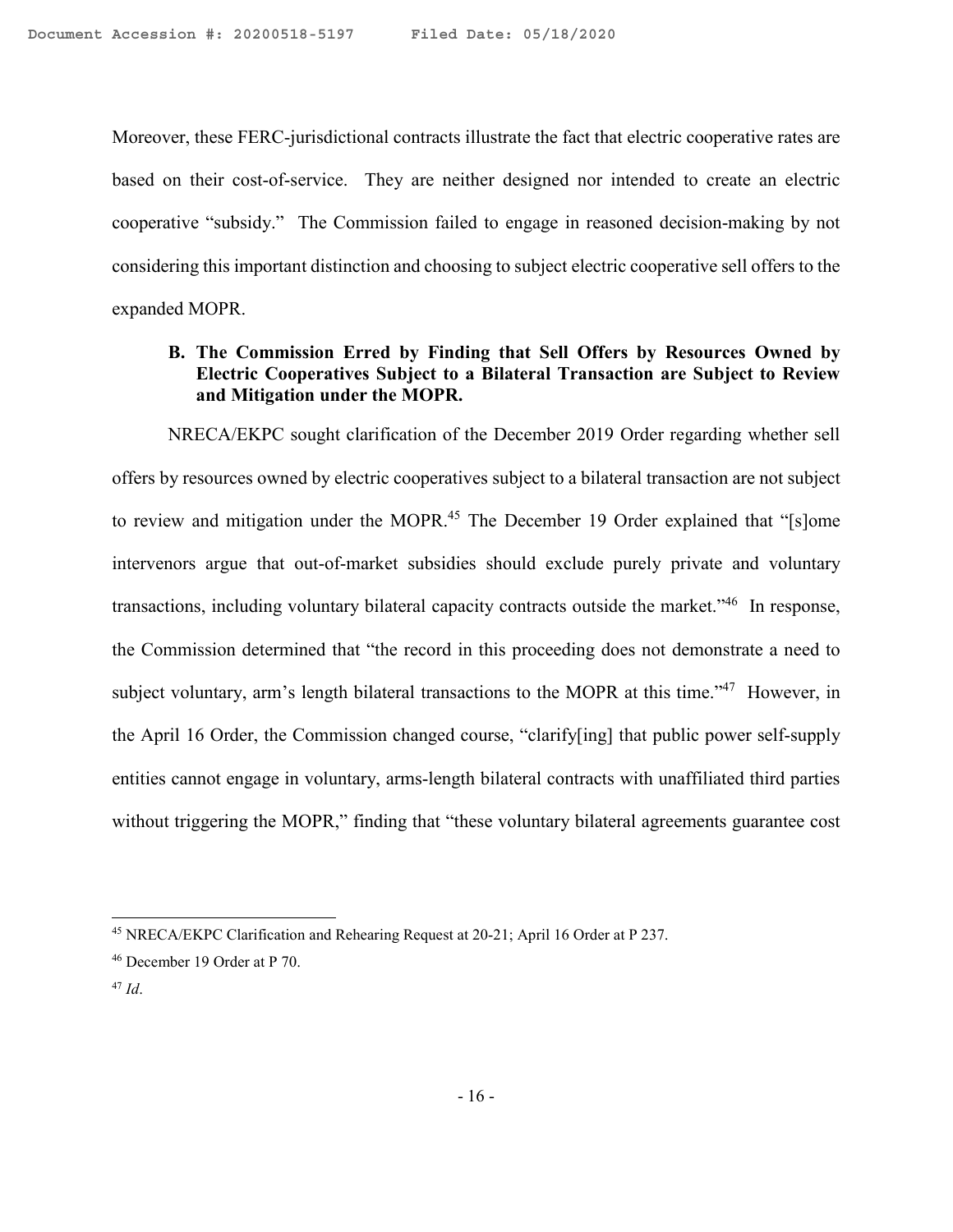recovery for public power."<sup>48</sup> This finding is completely inapposite to the explanation in the December 2019 Order, and the Commission's "clarification" is a change that departs from its previous determination without adequate explanation.<sup>49</sup>

As has been explained in this proceeding, electric cooperatives acting in their capacity as load-serving entities ("LSEs") invest in capacity resources for a variety of reasons and certainly not with a focus on PJM's capacity construct.<sup>50</sup> In order to meet their load-serving obligations in a cost-effective manner, LSEs obtain capacity not only through PJM's Reliability Pricing Model ("RPM"), but also through generation ownership and through bilateral purchases from third parties, outside of the RPM auctions. The LSE electric cooperative's long-standing business model involves long-term power supply obligations, as well as bilateral contracts to purchase necessary capacity. The bilateral agreements entered into by electric cooperatives to purchase capacity from third parties under voluntary, arm's length bilateral transactions should be exempt from the definition of State Subsidy because the Commission determined that such contracts need not be subject to the MOPR at this time.<sup>51</sup> Similarly, the agreements between electric cooperative utilities and their members are voluntary, arm's length bilateral transactions. Therefore, sell offers by resources owned by electric cooperatives, for which the electric cooperatives receive payment

<sup>48</sup> April 16 Order at P 243.

<sup>49</sup> *See, e.g., ABM Onsite Servs.-W.,* 849 F.3d at 1142 ("[A]n agency's unexplained departure from precedent is arbitrary and capricious."); *ANR Pipeline Co.,* 71 F.3d at 901 ("[W]here an agency departs from established precedent without a reasoned explanation, its decision will be vacated as arbitrary and capricious.")

<sup>50</sup> NRECA Initial Submission at 17; ODEC Initial Submission at 21; ODEC Reply Submission at 9-10 & n.14.

<sup>51</sup> *See* December 19 Order at P 70.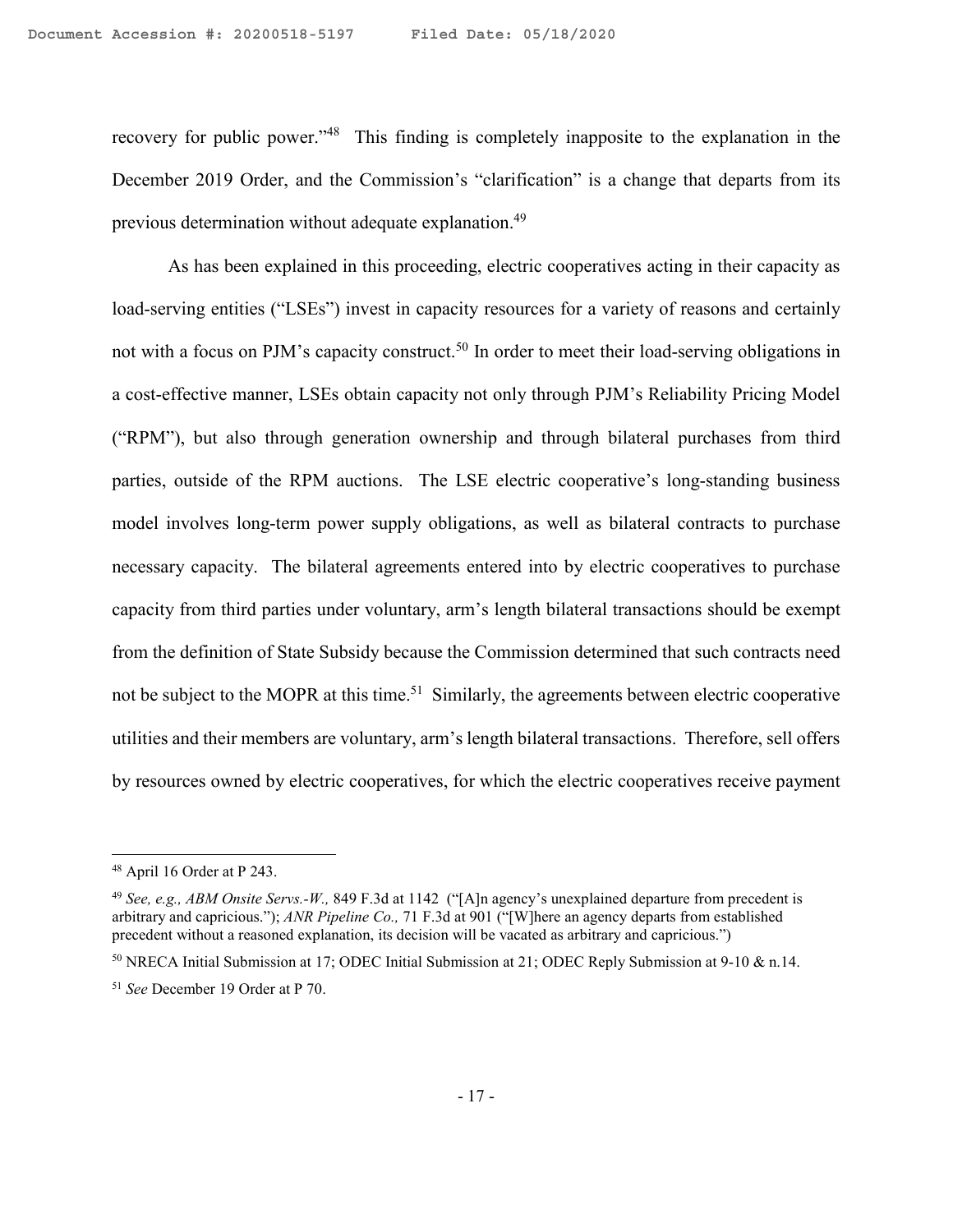under voluntary, bilateral power supply agreements which were negotiated at arm's length, should be exempt from the definition of State Subsidy and, therefore, exempt from the MOPR. The Commission made no effort to reconcile its determination in the December 19 Order that "the record in this proceeding does not demonstrate a need to subject voluntary, arm's length bilateral transactions to the MOPR at this time"<sup>52</sup>, with its about-face in the April 16 Order. The April 16 Order erred in changing course without explanation and finding that these transactions would trigger the MOPR.<sup>53</sup>

# **C. The Commission Erred in Categorically Excluding Electric Cooperatives From Using the Competitive Exemption.**

In the December 19 Order, the Commission directed PJM to apply the expanded MOPR "to any new self-supply resource that receives or is entitled to receive a State Subsidy, unless they qualify for one of the exemptions described in this order."<sup>54</sup> From the December 19 Order's terse description of the State Subsidy definition and the limited Self-Supply Exemption, it was unclear whether an electric cooperative can avail itself of the Competitive Exemption and, if so, what showing the cooperative would have to make to PJM to certify that it is forgoing any State Subsidies. Therefore, NRECA/EKPC requested clarification as to when and how an electric cooperative may use the Competitive Exemption.<sup>55</sup> Addressing this request, the Commission determined in the April 2016 Order that "electric cooperatives receive State Subsidies by definition and therefore do not qualify for the Competitive Exemption."<sup>56</sup>

<sup>52</sup> *Id*.

<sup>53</sup> *See* April 16 Order at P 243.

<sup>54</sup> December 19 Order at P 202.

<sup>55</sup> *See* NRECA/EKPC Clarification and Rehearing Request at 22-23.

<sup>56</sup> April 16 Order at P 306.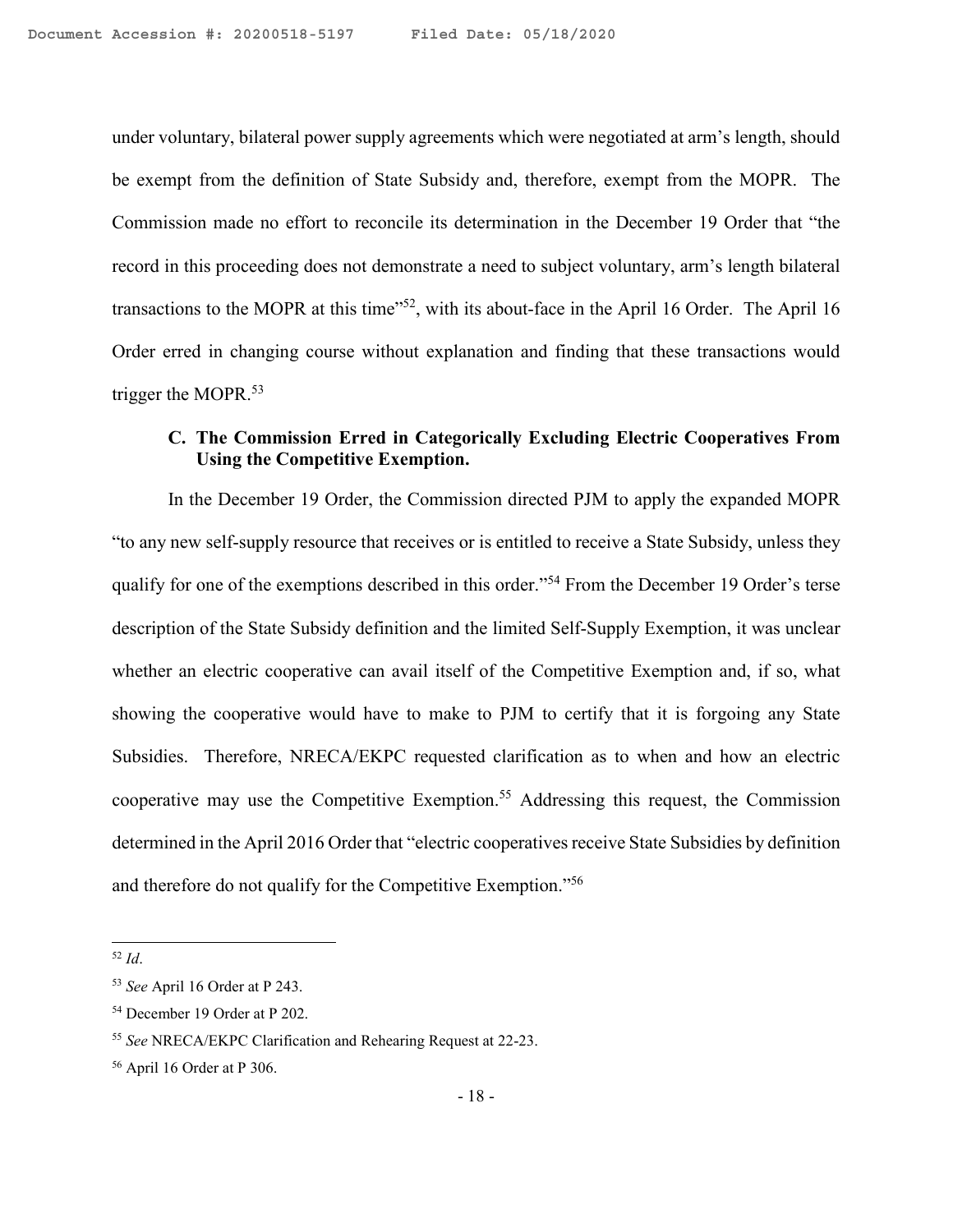The Commission's decision is arbitrary and capricious in that it fails to fully consider the impact on electric cooperatives. The Commission provides no explanation as to why or how electric cooperatives could seek to avail themselves of this exemption without completely undermining the electric cooperative business model. The State Subsidy definition applies to all electric cooperative self-supply resources simply because they are owned or bilaterally contracted by an electric cooperative and regardless whether they are receiving any out-of-market payments made or directed by a state related to new entry or continued operation of generating capacity in PJM. Therefore, there would be no way for an electric cooperative to forgo State Subsidies. Thus, as the Commission has confirmed, there is no way for an electric cooperative to use the Competitive Exemption, unless it abandons the electric cooperative business model and ceases to be an electric cooperative. The Commission's determination is an unworkable, unjustified, and unreasonable imposition on the electric cooperative business model. The Commission has failed to engage in reasoned decision-making by choosing not to fully consider the negative impacts on electric cooperatives and what its decision means for the electric cooperative business model.<sup>57</sup> Electric cooperatives should be provided with the opportunity to use all exemptions available to other self-supply entities, if applicable, including the Competitive Exemption, rather than categorically barred.

<sup>57</sup> *Motor Vehicle Manufacturer's Ass'n.,* 463 U.S. at 43 (stating that an agency acts arbitrarily and capriciously when it fails to "consider an important aspect of the problem"); *see also KeySpan-Ravenswood,* 348 F.3d at 1056 (explaining that "unless an agency answers objections that on their face appear legitimate, its decisions can hardly be said to be reasoned")(internal modifications, quotes and citation omitted).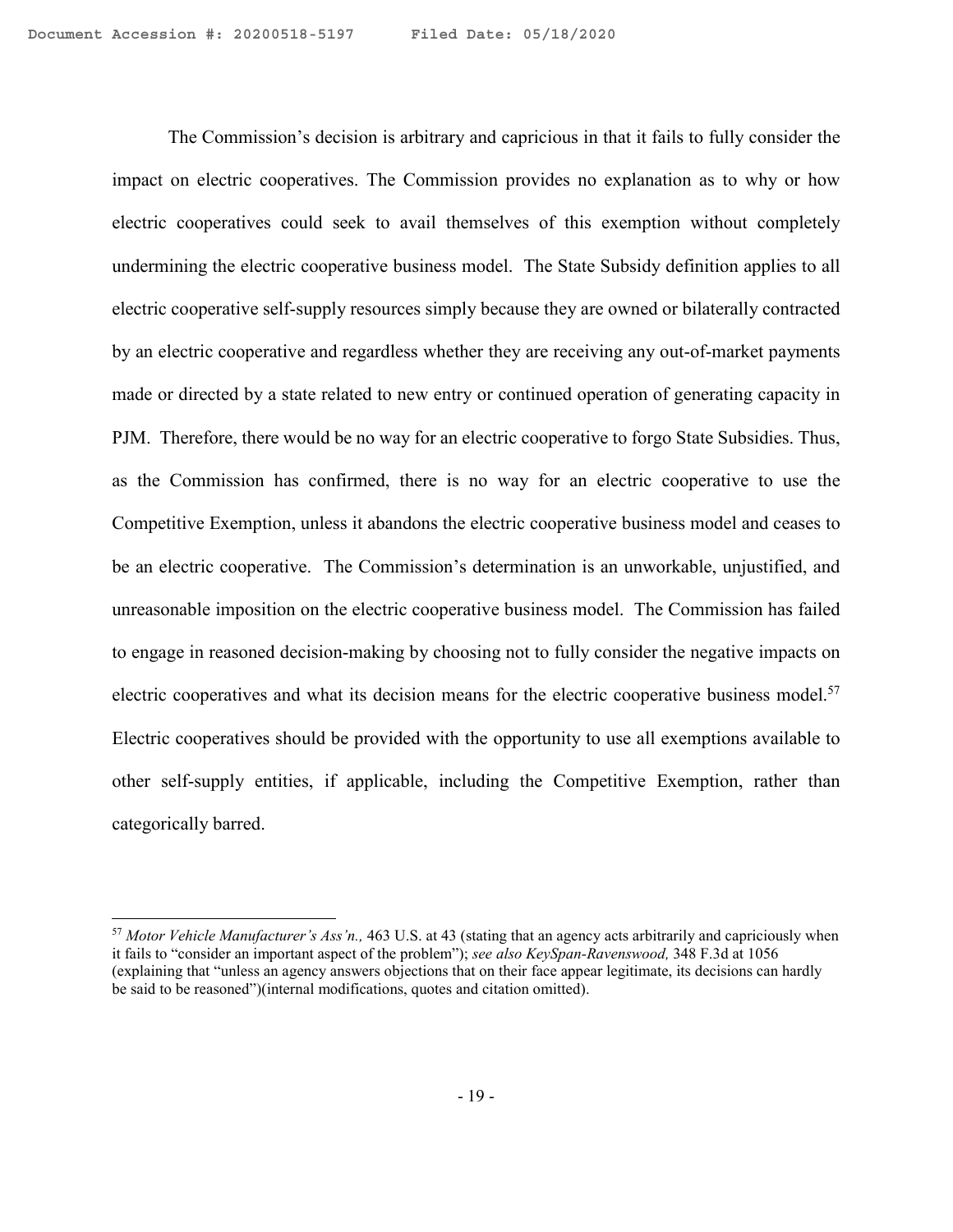### **D. The Commission Erred by Determining that Resources that Clear a PJM Capacity Auction and Are Subsequently Acquired by an Electric Cooperative are Considered New Resources for Purposes of the MOPR Floor Offer Price.**

As discussed above, NRECA/EKPC request clarification of the Commission's determination in the April 16 Order that "only resources currently owned or bilaterally contracted for by the self-supply entity qualify as 'existing' *for purposes of the Self-Supply Exemption*."<sup>58</sup> If the Commission does not grant this request, then NRECA/EKPC seek rehearing of the April 16 Order, where the Commission has made this clarification regarding treatment of resources that clear a capacity auction and are then acquired by a self-supply entity. For all of the reasons discussed above, the Commission has not explained why its definition of "existing" in the December 19 Order does not apply to resources that clear a capacity auction and are later acquired by a self-supply entity, for purposes of the MOPR floor offer prices. Such an unexplained departure from the December 19 Order is arbitrary and capricious, and should be corrected on rehearing.<sup>59</sup> Specifically, if NRECA/EKPC's request for clarification above is not granted, then the Commission should grant rehearing of the April 16 Order and clarify that where a resource clears an auction and is then acquired by a self-supply entity, the resource shall be treated as "new" for purposes of the Self-Supply Exemption, but shall be treated as an "existing" resource for purposes of the MOPR floor offer price.

#### **V. CONCLUSION**

WHEREFORE, for the foregoing reasons, NRECA and EKPC request that the Commission grant rehearing of the April 16 Order and find:

<sup>58</sup> April 16 Order at P 246 (emphasis added).

<sup>59</sup> *See, e.g., ABM Onsite Servs.-W.*, 849 F.3d at 1142; *ANR Pipeline Co.*, 71 F.3d at 901.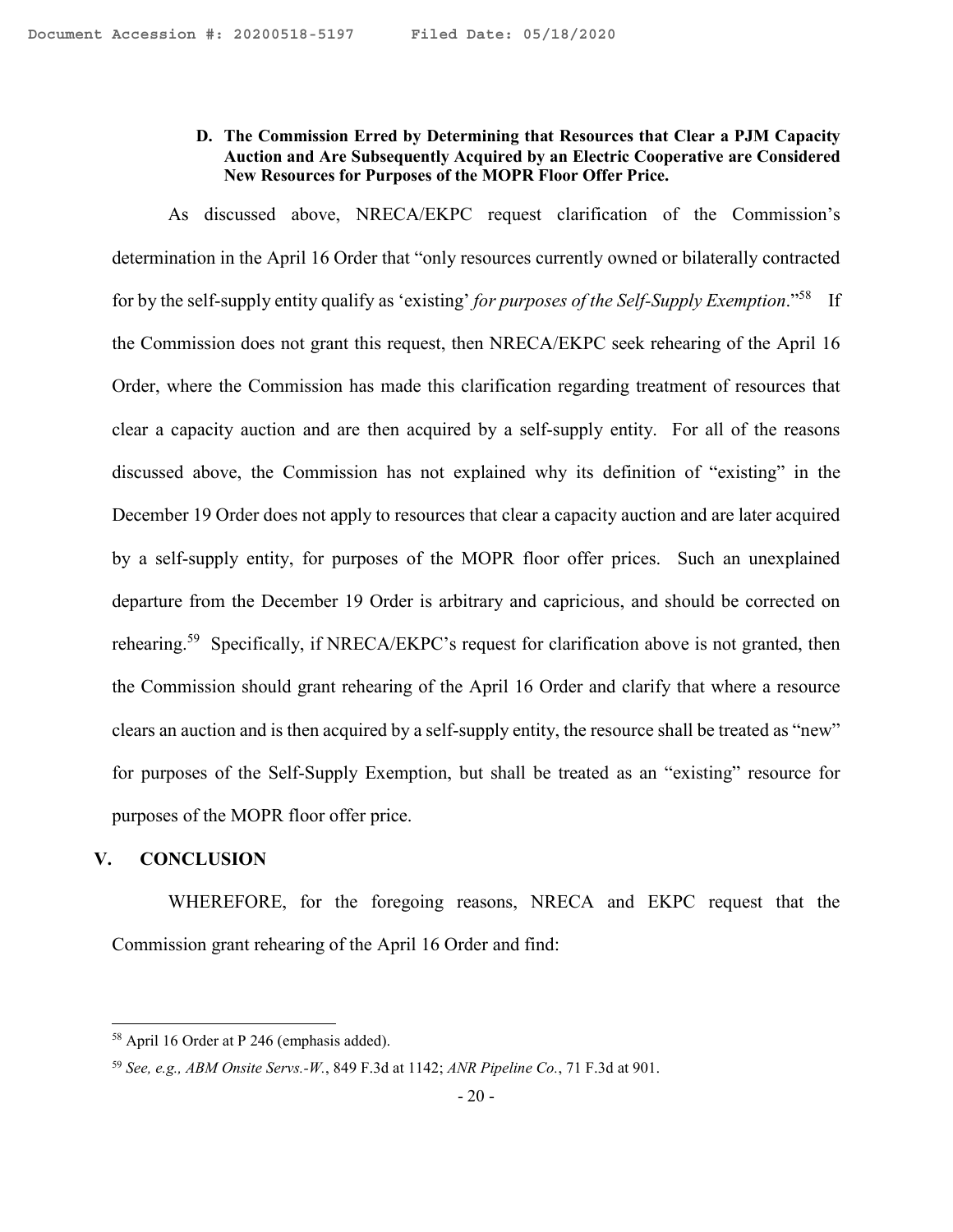- (1) the MOPR does not apply to sell offers for resources owned or bilaterally contracted for by electric cooperatives;
- (2) sell offers by resources owned by electric cooperatives subject to a bilateral transaction are not subject to review and mitigation under the MOPR;
- (3) electric cooperatives should not be categorically barred from using the Competitive Exemption; and
- (4) resources that previously cleared in the capacity market that are subsequently purchased by or under contract to an electric cooperative should be considered to be existing resources for purposes of the MOPR floor offer prices.

/s/ *Jay Morrison* 

Respectfully submitted,

#### */s/ David Smart*

General Counsel East Kentucky Power Cooperative, Inc. P.O. 707 Winchester, KY 40391 Tel: (850) 745-9615 Email: david.smart@ekpc.coop

Daniel E. Frank Allison E. Speaker Eversheds Sutherland (US) LLP 700 Sixth St., N.W., Suite 700 Washington, DC 20001-3980 Tel: (202) 383-0100 Email: danielfrank@eversheds-sutherland.com allisonspeaker@eversheds-sutherland.com

*On behalf of East Kentucky Power Cooperative, Inc.* 

# Jay Morrison Vice President, Regulatory Affairs National Rural Electric Cooperative Association

4301 Wilson Blvd.,  $11<sup>th</sup>$  Floor Arlington, VA 22203 703-907-6818 jay.morrison@nreca.coop

#### */s/Adrienne E. Clair*

Adrienne E. Clair Rebecca L. Shelton Thompson Coburn LLP 1909 K Street, N.W., Suite 600 Washington, D.C. 20006-1167 (202) 585-6900 (202) 585-6969 (fax) aclair@thompsoncoburn.com rshelton@thompsoncoburn.com

Dated: May 18, 2020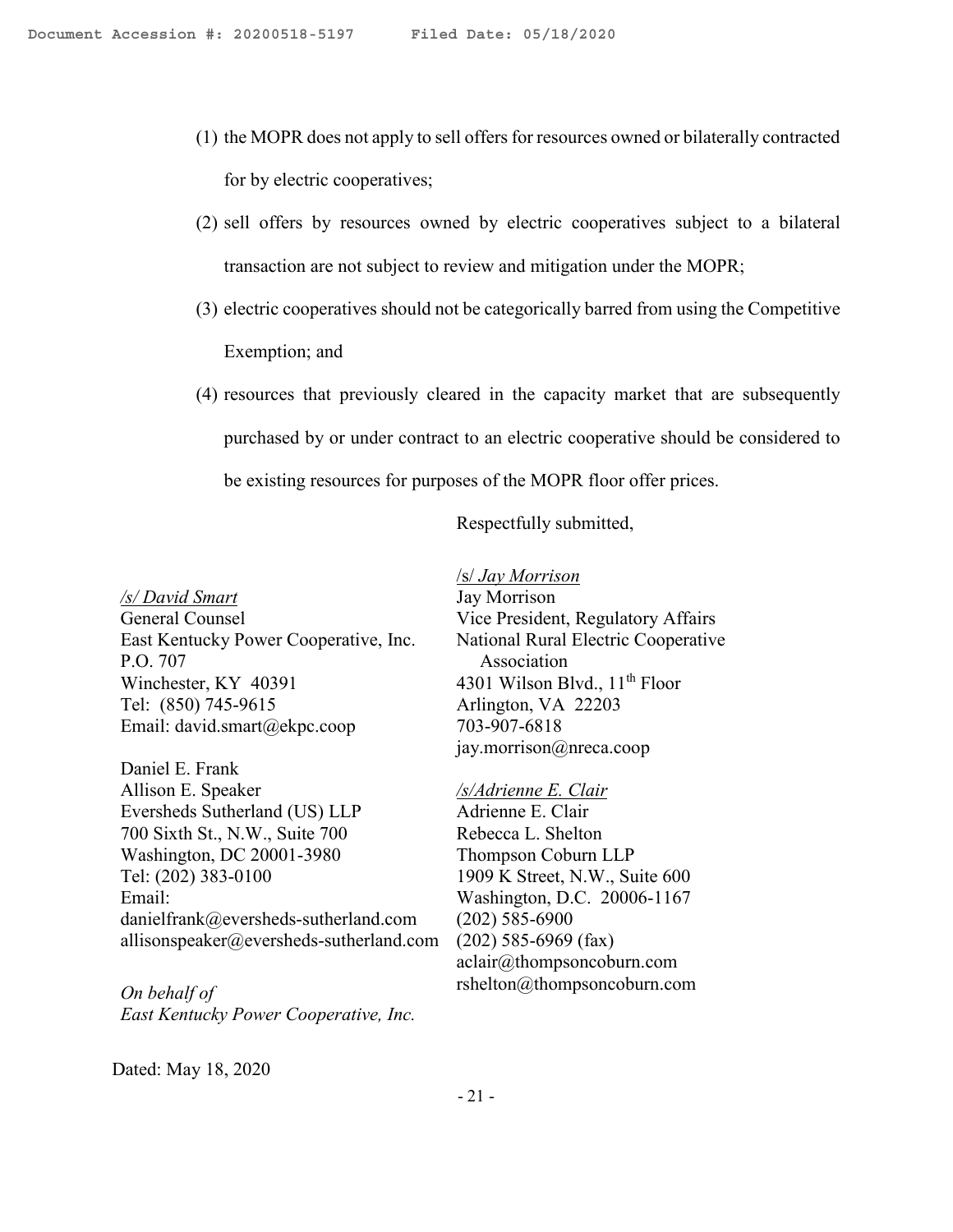# **CERTIFICATE OF SERVICE**

I hereby certify that on this 18th day of May, 2020, I have caused a copy of the foregoing to be served upon each person on the official service list for this proceeding.

*/s/ Adrienne E Clair*